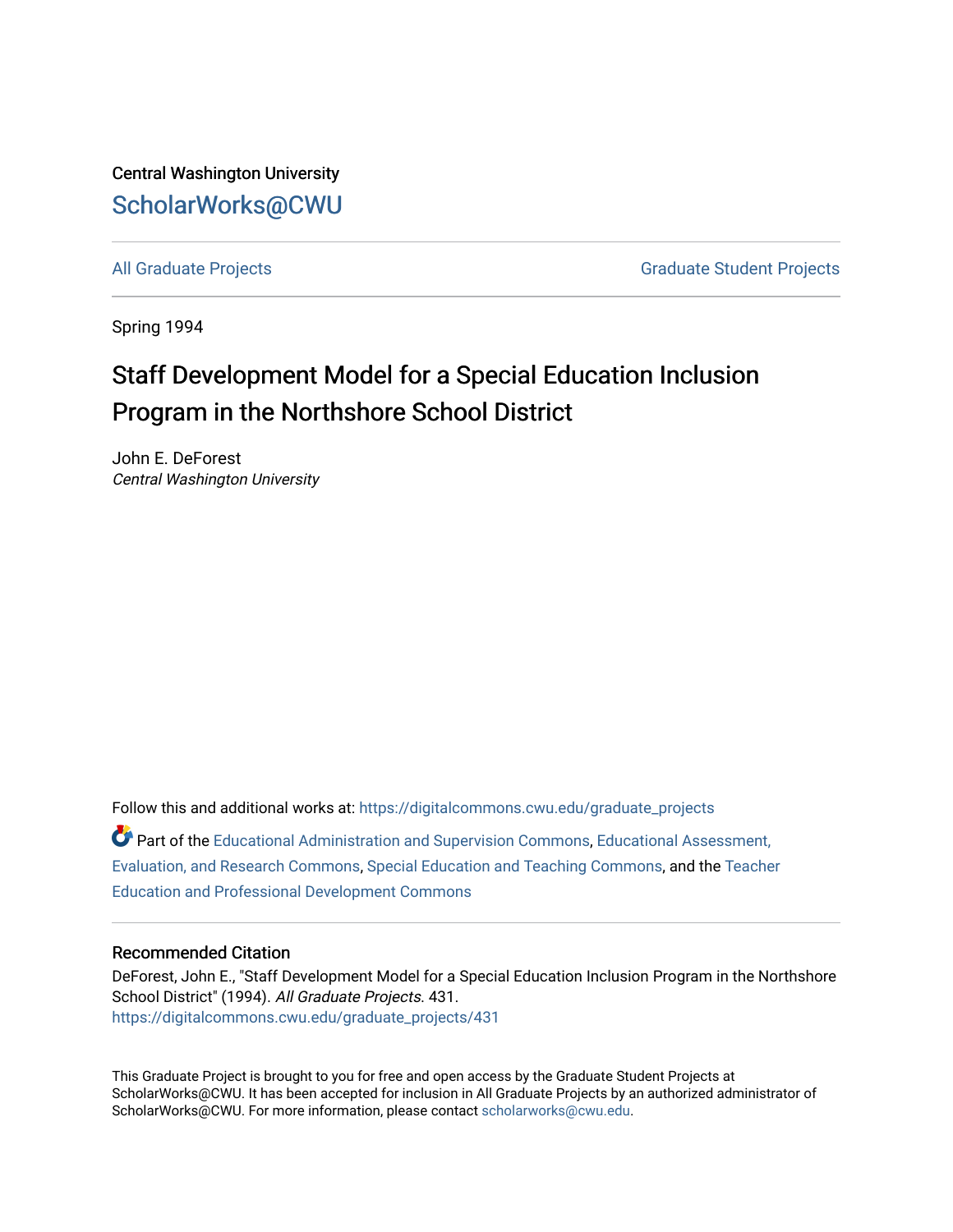## A STAFF DEVELOPMENT MODEL FOR A SPECIAL EDUCATION INCLUSION PROGRAM IN THE NORTHSHORE SCHOOL DISTRICT

A Project Presented to the Graduate Faculty Central Washington University  $\hat{\mathbf{v}}$ 

In Partial Fulfillment of the Requirements for the Degree Master of Education in Administration

 $\mathcal{L}$ 

by John E. DeForest May, 1994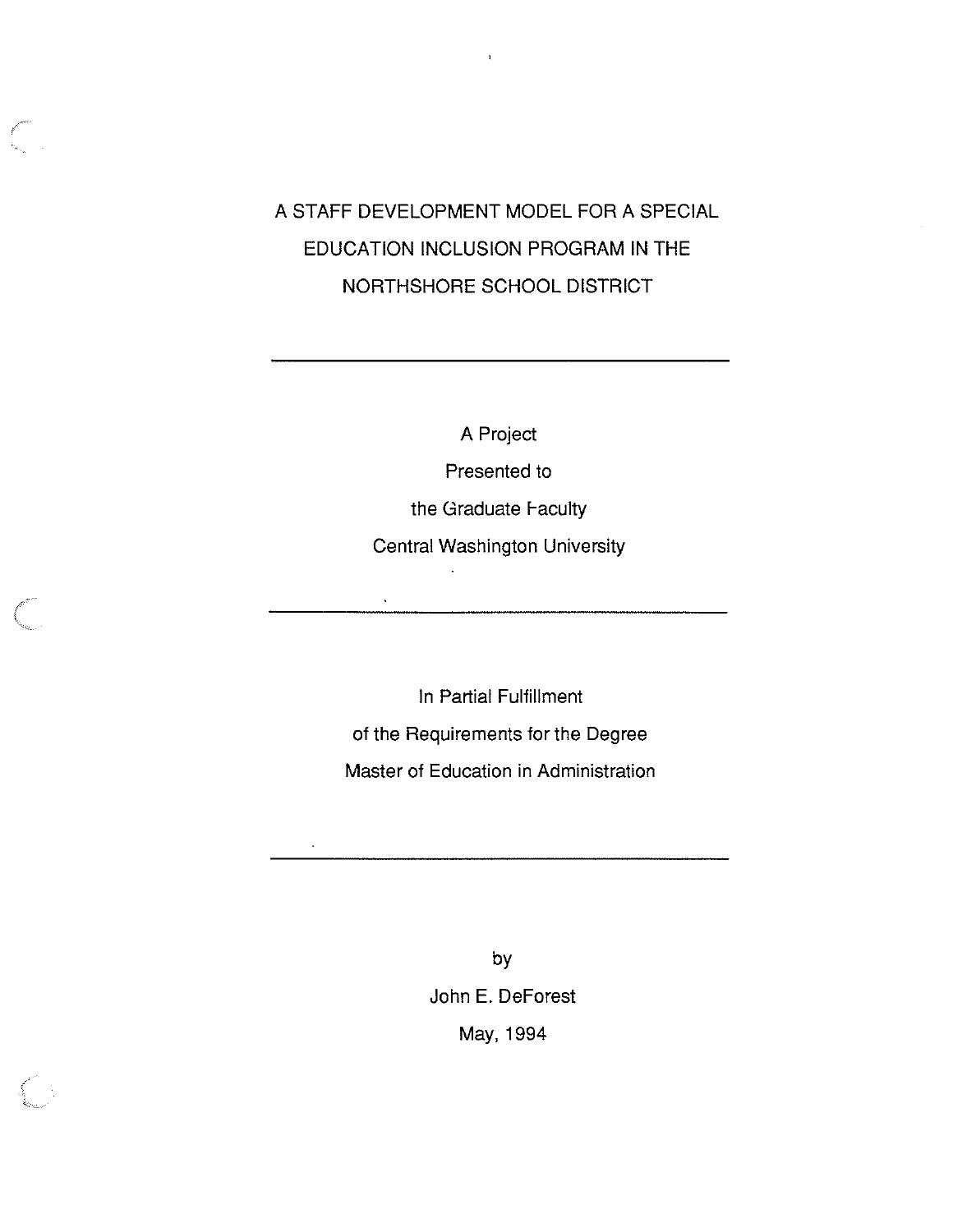## APPROVED FOR THE GRADUATE FACULTY

COMMITTEE CHAIR Dr. Jack McPherson

\_\_\_\_\_\_\_\_\_\_\_\_\_\_\_\_\_\_\_\_

\_\_\_\_\_\_\_\_\_\_\_\_\_\_\_\_\_\_\_\_\_

\_\_\_\_\_\_\_\_\_\_\_\_\_\_\_\_\_\_\_\_\_

Dr. Glenn Madsen

Dr. Gregory Chan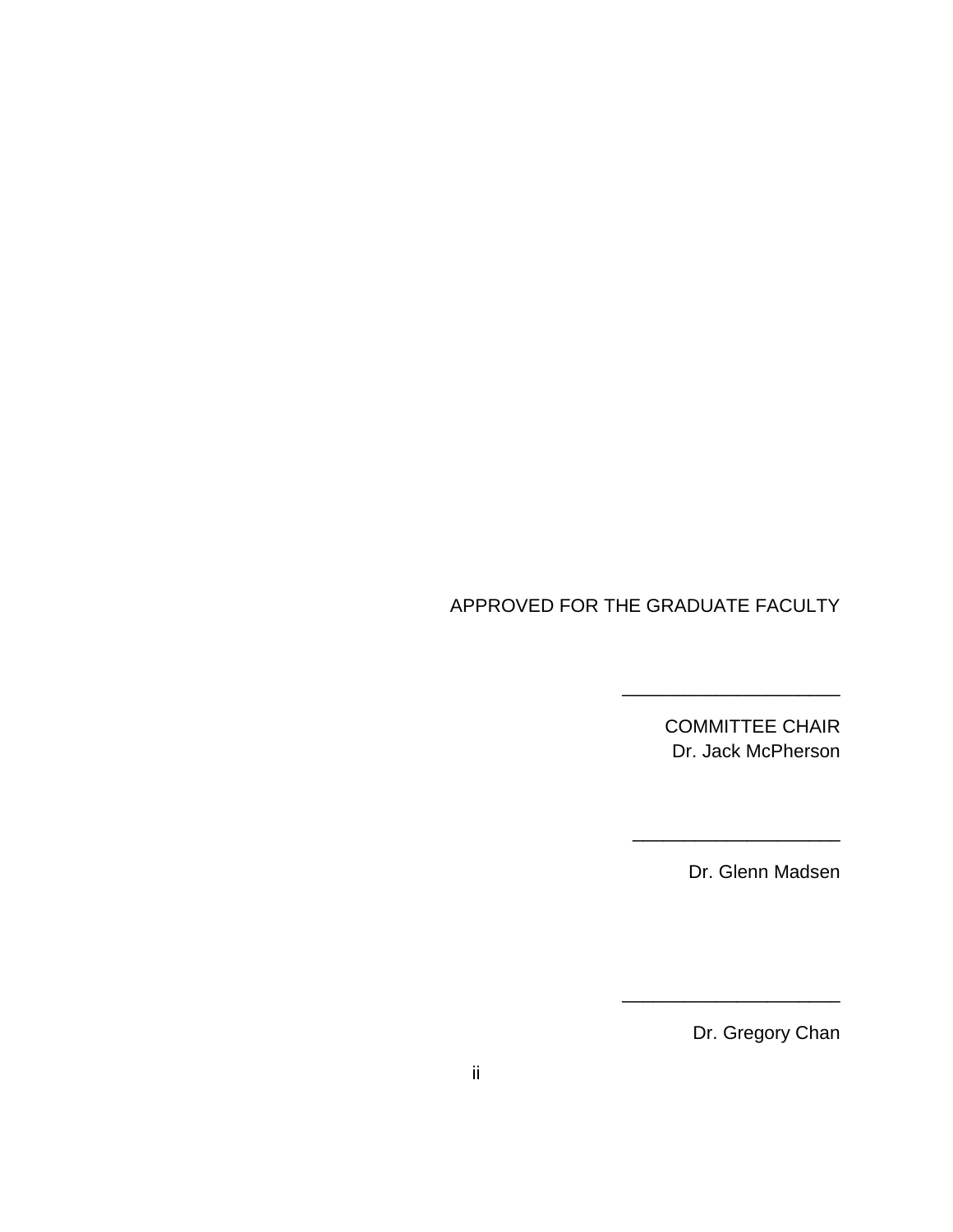# A STAFF DEVELOPMENT MODEL FOR A SPECIAL EDUCATION INCLUSION PROGRAM IN THE NORTHSHORE SCHOOL DISTRICT

by John E. DeForest May, 1994

The purpose of this project was to design a staff development model for a special education inclusion program for the Northshore School District, Bothell, Washington. The inclusion model developed was intended for use by regular and special education teachers at the secondary level. To accomplish this purpose, a review of current literature and research regarding the special education inclusion concept was conducted and selected education inclusion models were studied.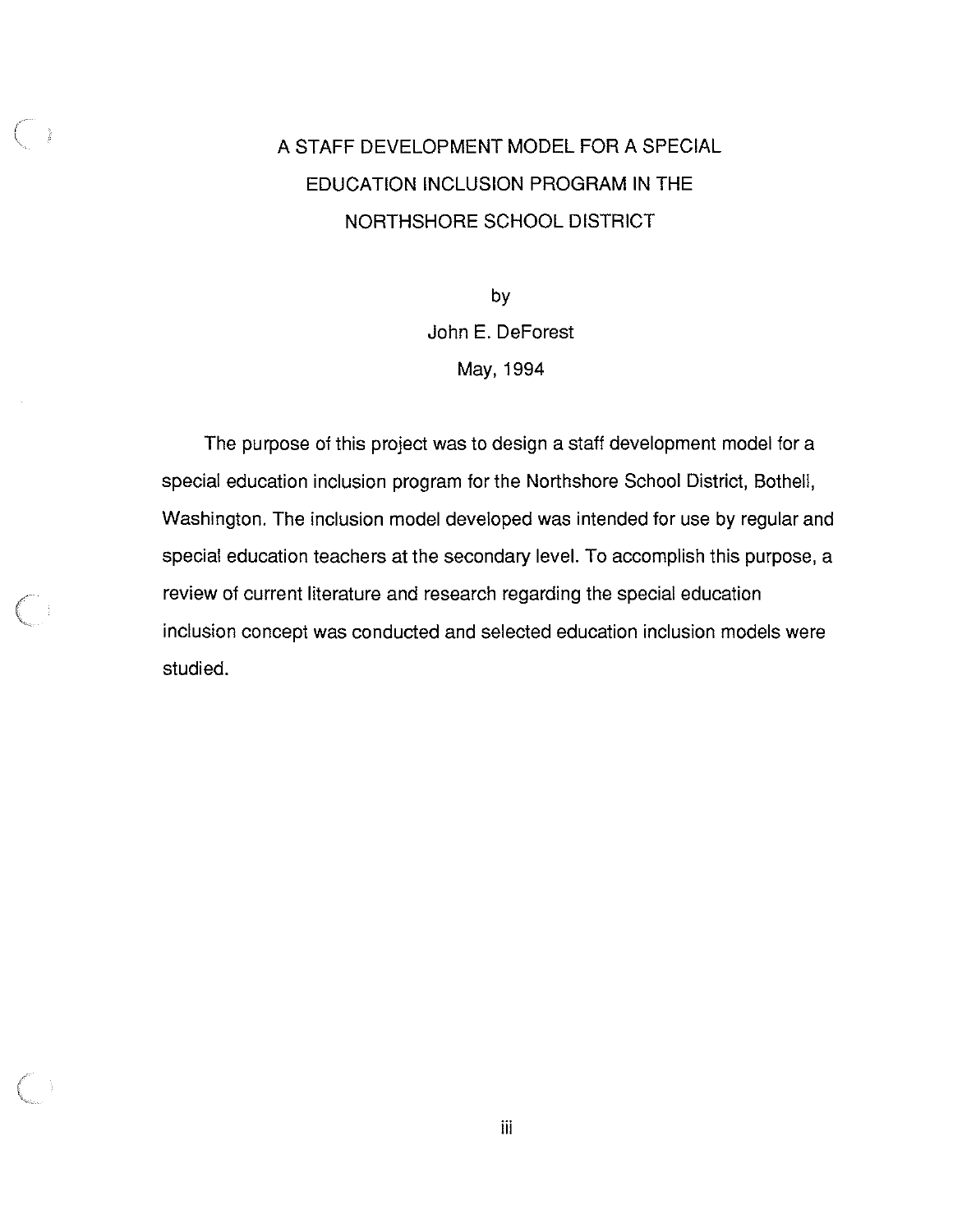### ACKNOWLEDGMENT

 $\left(\begin{array}{cc} 0 & 0 \ 0 & 0 \end{array}\right)$ 

The author would like to express a special thanks to my Central Washington University project committee, Dr. Jack McPherson, Dr. Glenn Madsen, and Dr. Gregory Chan for taking time from their schedules to provide their guidance. I also want to thank Ms. Kathy Boyce (Special Education Department Head Bothell High School), and Mrs. Judy Anderson (Special Education Aide Bothell High School) for their cooperation and effort during the implementation of this project.

My special thanks to my wife, who brings happiness into my life. Her unfailing support has given me the confidence and the tenacity to achieve this goal.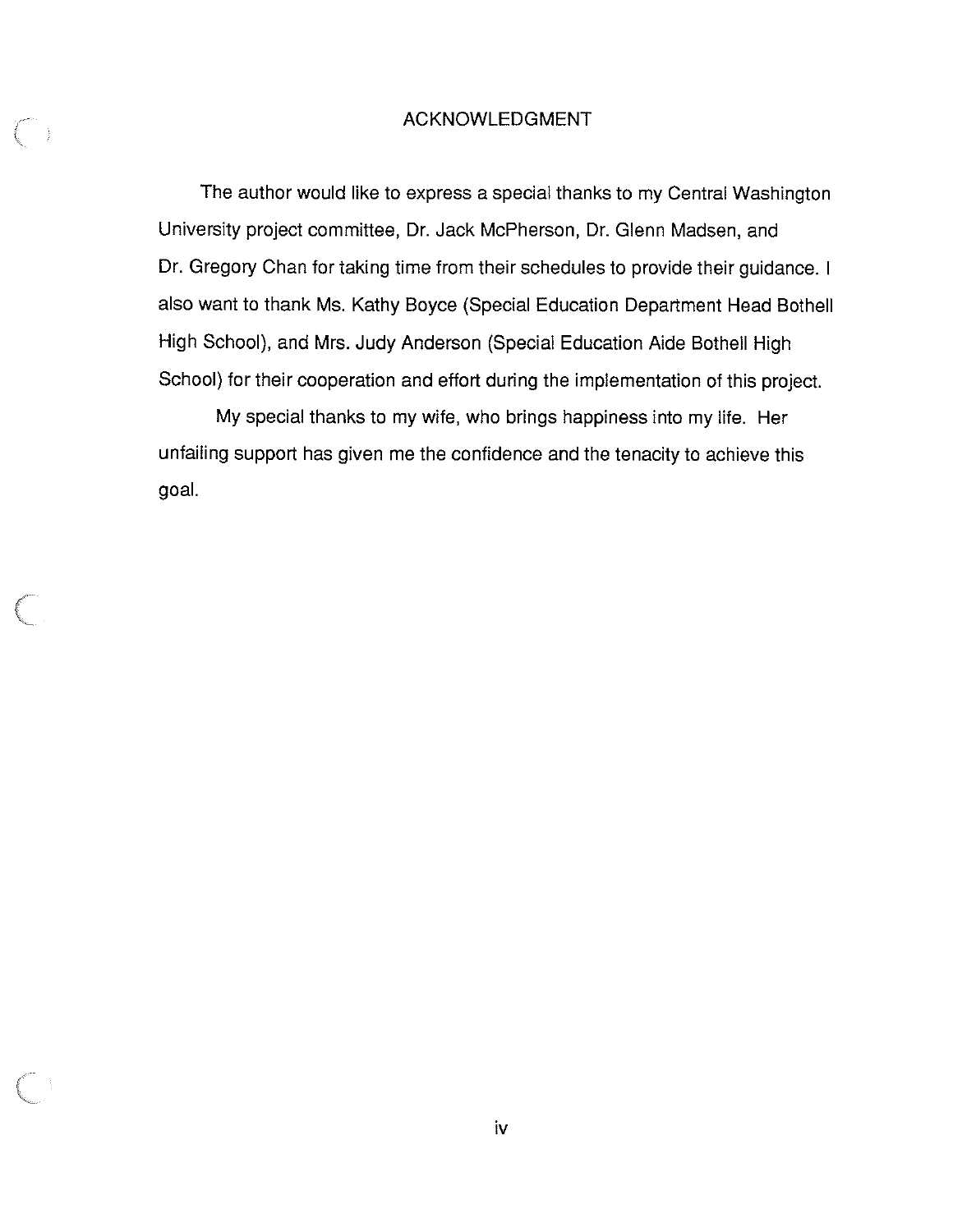## TABLE OF CONTENTS

 $C_1$ 

 $\mathbb{C}$ 

 $\bigcap_{\mathbb{Z}}$  :

| Chapter |                                                                                                                                                                                                                                                                                                                                                                                   |  |
|---------|-----------------------------------------------------------------------------------------------------------------------------------------------------------------------------------------------------------------------------------------------------------------------------------------------------------------------------------------------------------------------------------|--|
| 1.      | Background of the Project $\frac{1}{2}$ $\frac{1}{2}$ $\frac{1}{2}$ $\frac{1}{2}$ $\frac{1}{2}$ $\frac{1}{2}$ $\frac{1}{2}$ $\frac{1}{2}$ $\frac{1}{2}$ $\frac{1}{2}$ $\frac{1}{2}$ $\frac{1}{2}$ $\frac{1}{2}$ $\frac{1}{2}$ $\frac{1}{2}$ $\frac{1}{2}$ $\frac{1}{2}$ $\frac{1}{2}$ $\frac{1}{2}$ $\frac{1$                                                                     |  |
|         |                                                                                                                                                                                                                                                                                                                                                                                   |  |
|         | Purpose Of The Project _ _ _ _ _ _ _ _ _ _ _ _ _ _ _ _                                                                                                                                                                                                                                                                                                                            |  |
|         | Limitations Of The Project $\frac{1}{2} - \frac{1}{2} - \frac{1}{2} - \frac{1}{2} - \frac{1}{2} - \frac{1}{2} - \frac{1}{2}$                                                                                                                                                                                                                                                      |  |
|         | Definition of Terms $\frac{1}{2}$ $\frac{1}{2}$ $\frac{1}{2}$ $\frac{1}{2}$ $\frac{1}{2}$ $\frac{1}{2}$ $\frac{1}{2}$ $\frac{1}{2}$ $\frac{1}{2}$ $\frac{1}{2}$ $\frac{1}{2}$ $\frac{1}{2}$ $\frac{1}{2}$ $\frac{1}{2}$ $\frac{1}{2}$ $\frac{1}{2}$ $\frac{1}{2}$ $\frac{1}{2}$ $\frac{1}{2}$ $\frac{1}{2}$                                                                       |  |
| 2.      | Review of Literature $\frac{1}{2}$ $\frac{1}{2}$ $\frac{1}{2}$ $\frac{1}{2}$ $\frac{1}{2}$ $\frac{1}{2}$ $\frac{1}{2}$ $\frac{1}{2}$ $\frac{1}{2}$ $\frac{1}{2}$ $\frac{1}{2}$ $\frac{1}{2}$ $\frac{1}{2}$ $\frac{1}{2}$ $\frac{1}{2}$ $\frac{1}{2}$ $\frac{1}{2}$ $\frac{1}{2}$ $\frac{1}{2}$ $\frac{1}{2}$                                                                      |  |
|         | Introduction Of Related Research $- - - - - - - - - 5$                                                                                                                                                                                                                                                                                                                            |  |
|         | The Inclusion Concept: Background Information $- - - - 5$                                                                                                                                                                                                                                                                                                                         |  |
|         | Evidence Supporting Tthe Use Of TheTeam Approach                                                                                                                                                                                                                                                                                                                                  |  |
|         | As An Important Concept In The Inclusion Process $- - 7$                                                                                                                                                                                                                                                                                                                          |  |
|         | A Review Of Selected Model Inclusion Programs - - - - - 10                                                                                                                                                                                                                                                                                                                        |  |
|         | The Principal's Role In Administering Programs                                                                                                                                                                                                                                                                                                                                    |  |
|         |                                                                                                                                                                                                                                                                                                                                                                                   |  |
|         | Summary — — — — — — — — — — — — — — — — — — 18                                                                                                                                                                                                                                                                                                                                    |  |
| 3.      | Procedures of the Project $\frac{1}{1} - \frac{1}{1} - \frac{1}{1} - \frac{1}{1} - \frac{1}{1} - \frac{1}{1} - \frac{1}{1} - \frac{1}{1} - \frac{1}{1} - \frac{1}{1} - \frac{1}{1} - \frac{1}{1} - \frac{1}{1} - \frac{1}{1} - \frac{1}{1} - \frac{1}{1} - \frac{1}{1} - \frac{1}{1} - \frac{1}{1} - \frac{1}{1} - \frac{1}{1} - \frac{1}{1} - \frac{1}{1} - \frac{1}{1} - \frac$ |  |
|         | Need For The Project $\frac{1}{2}$ $\frac{1}{2}$ $\frac{1}{2}$ $\frac{1}{2}$ $\frac{1}{2}$ $\frac{1}{2}$ $\frac{1}{2}$ $\frac{1}{2}$ $\frac{1}{2}$ $\frac{1}{2}$ $\frac{1}{2}$ $\frac{1}{2}$ $\frac{1}{2}$ $\frac{1}{2}$ $\frac{1}{2}$ $\frac{1}{2}$ $\frac{1}{2}$ $\frac{1}{2}$ $\frac{1}{2}$ $\frac{1}{2}$                                                                      |  |
|         | Development Of Support For The Project $\ldots \ldots \ldots \ldots \ldots 21$                                                                                                                                                                                                                                                                                                    |  |
|         |                                                                                                                                                                                                                                                                                                                                                                                   |  |
| 4.      | The Project $\frac{1}{2}$ $\frac{1}{2}$ $\frac{1}{2}$ $\frac{1}{2}$ $\frac{1}{2}$ $\frac{1}{2}$ $\frac{1}{2}$ $\frac{1}{2}$ $\frac{1}{2}$ $\frac{1}{2}$ $\frac{1}{2}$ $\frac{1}{2}$ $\frac{1}{2}$ $\frac{1}{2}$ $\frac{1}{2}$ $\frac{1}{2}$ $\frac{1}{2}$ $\frac{1}{2}$ $\frac{1}{2}$ $\frac{1}{2}$ $\frac{1}{2}$                                                                 |  |
|         |                                                                                                                                                                                                                                                                                                                                                                                   |  |
|         | Part II: Past Practices at Bothell High School $--- - -$ P-5                                                                                                                                                                                                                                                                                                                      |  |
|         | Part III: Current Inclusion Model, B.H.S. $\_\_ \_\_ \_\_ \_\_ \_\_ \_\_ \_ \_ \_$                                                                                                                                                                                                                                                                                                |  |
|         | Part IV: Outcomes _ _ _ _ _ _ _ _ _ _ _ _ _ _ _ _<br>$P-12$                                                                                                                                                                                                                                                                                                                       |  |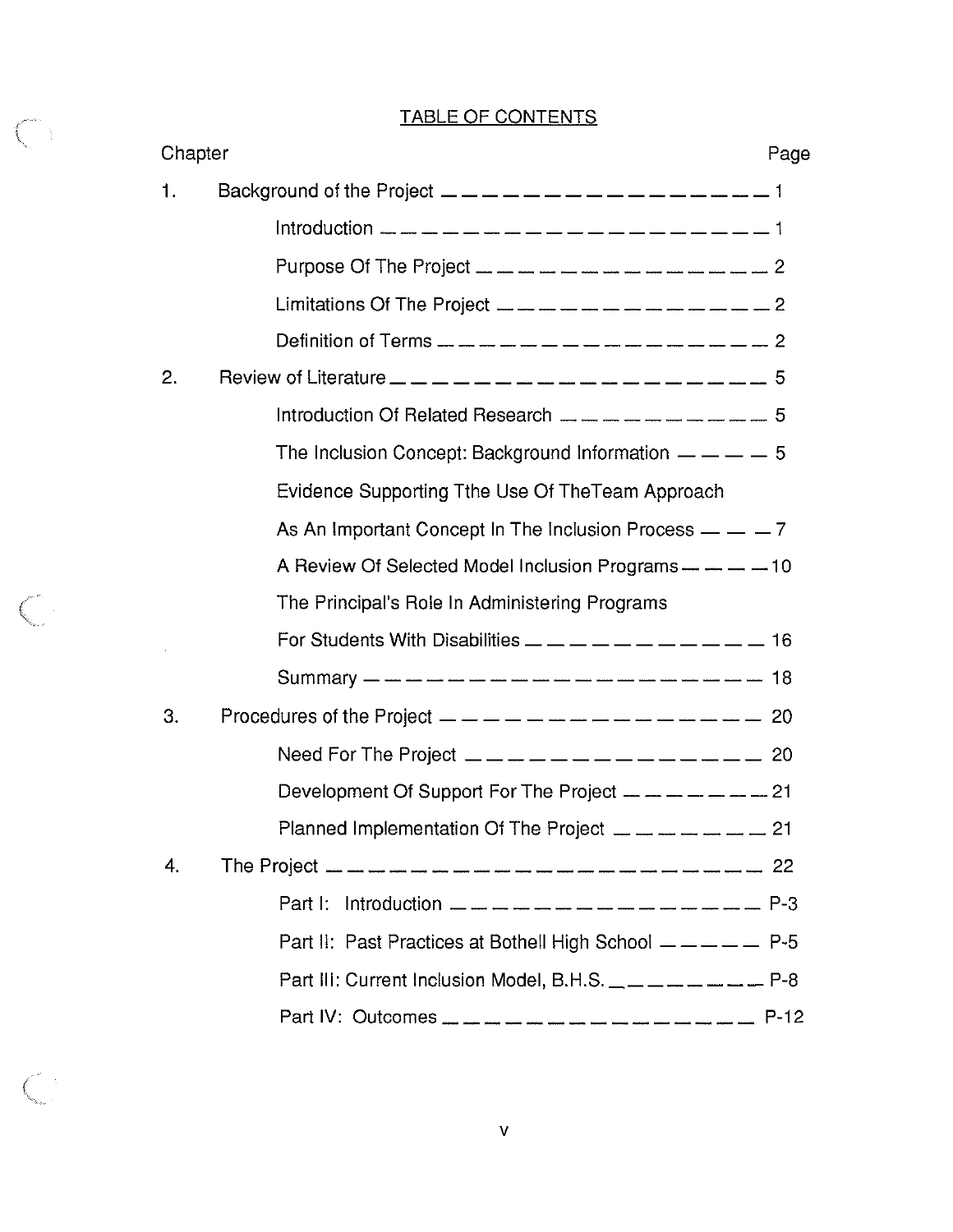## TABLE OF CONTENTS - CONTINUED

| Chapter |                                                                                                             |     |
|---------|-------------------------------------------------------------------------------------------------------------|-----|
| 5.      | Summary, Conclusions and Recommendations $\frac{1}{1}$ = $\frac{1}{1}$ = $\frac{1}{1}$ = $\frac{1}{1}$ = 23 |     |
|         | Summary — — — — — — — — — — — — — — — — — — 23                                                              |     |
|         |                                                                                                             |     |
|         |                                                                                                             |     |
|         |                                                                                                             | -25 |

 $\begin{pmatrix} 1 & 1 \\ 1 & 1 \end{pmatrix}$ 

 $\bigcirc$ 

 $\bigcirc$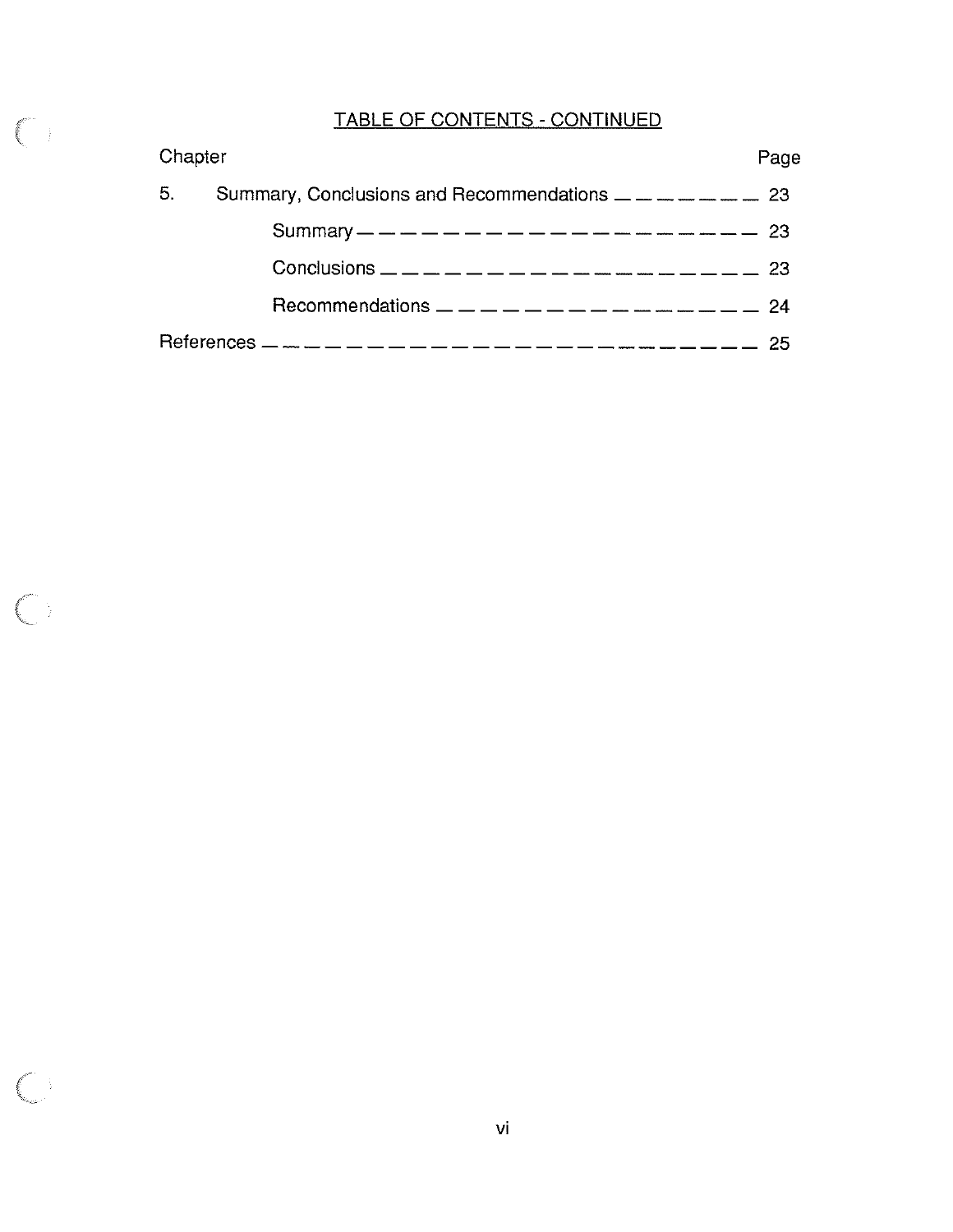### CHAPTER 1

### Background of the Project

### **Introduction**

As illustrated by Schattman in the statement below, the team approach has been perceived as an important concept in assuring fully inclusive education in the classroom. Thousand and Villa (1990) have contended there is a correlation between teaming of regular and special education teachers and their ability to accommodate wide ranging individual differences typically encountered in heterogeneous classrooms.

When a planning team is working well it can address virtually any issue. There are programs throughout the United States committed to the provision of fully inclusive education, and the one common denominator is they all use teams for planning, problem solving, and program implementation. It is the configuration of a team, with its diverse representation of perspectives and multiple sources of creativity, that allows them to deal with the diversity and complexity of the needs represented in the classes that include all children (Schattman, 1992).

Jenkins, Pious, & Jewell (1990) have also suggested that regular

classroom teachers will need additional assistance in developing and implementing specially designed instruction for low achieving students. In a 1982 study Schubert and Landers concluded that regular and special education teachers must be able to work together as teams if students are to be truly educated in the least restrictive environment.

According to Jenkins and Pious (1991 ), teaming is the key to effectively managing the mainstream classroom's diversity. "A critical element is the team approach, people working together. There is no doubt that teams are the model of choice in many schools." The team model enabled regular classroom teachers and specialists to work together in a problem solving process. The intent was to create a framework in which specialists and classroom teachers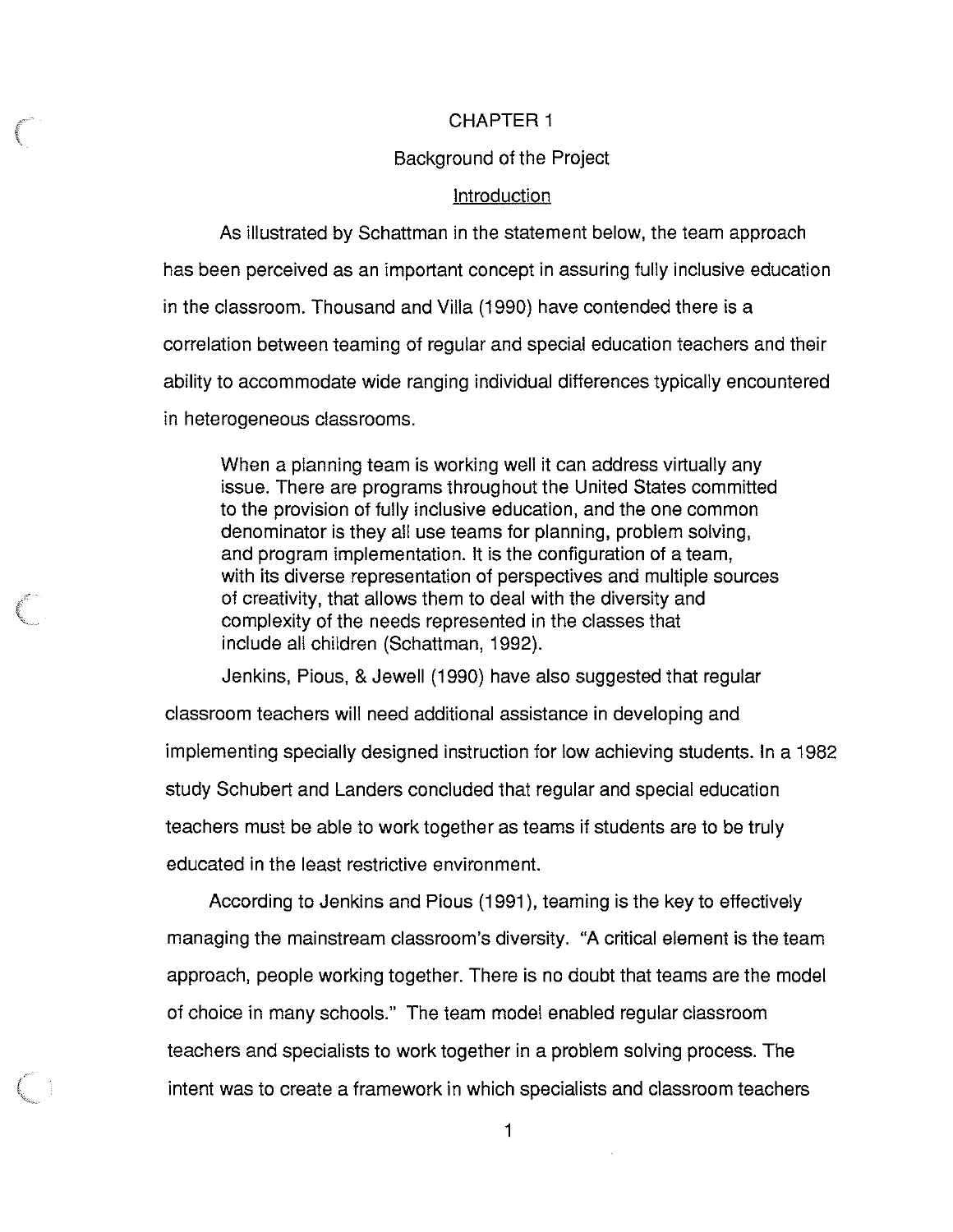could participate equally in analyzing a student's learning problem, examining the existing instructional environment, and proposing modifications.

### Purpose of the Project

Prior to 1990, Bothell High School in the Northshore School District, Bothell, Washington did not have an effective staff and student inclusion model.

The purpose of this project was to design a staff development model for a special education inclusion program for the Northshore School District, Bothell, Washington. The inclusion model developed was intended for use by regular and special education teachers at the secondary level. To accomplish this purpose, a review of current literature and research regarding the special education inclusion concept was conducted and selected education inclusion models were studied.

### Limitations of the Project

For purposes of this project it was necessary to set the following limitations:

- 1. Scope: The model program produced as a result of this project was intended for use by regular and special education teachers at the secondary level in the Northshore School District, Bothell, Washington.
- 2. Target Population: The model program which was the subject of this project was designed for the instruction of mildly disabled high school students.
- 3. Research: The preponderance of research and literature reviewed for the purpose of designing this model program has been limited to the past ten years.

### Definition of Terms

Significant terms used in the context of this project have been defined as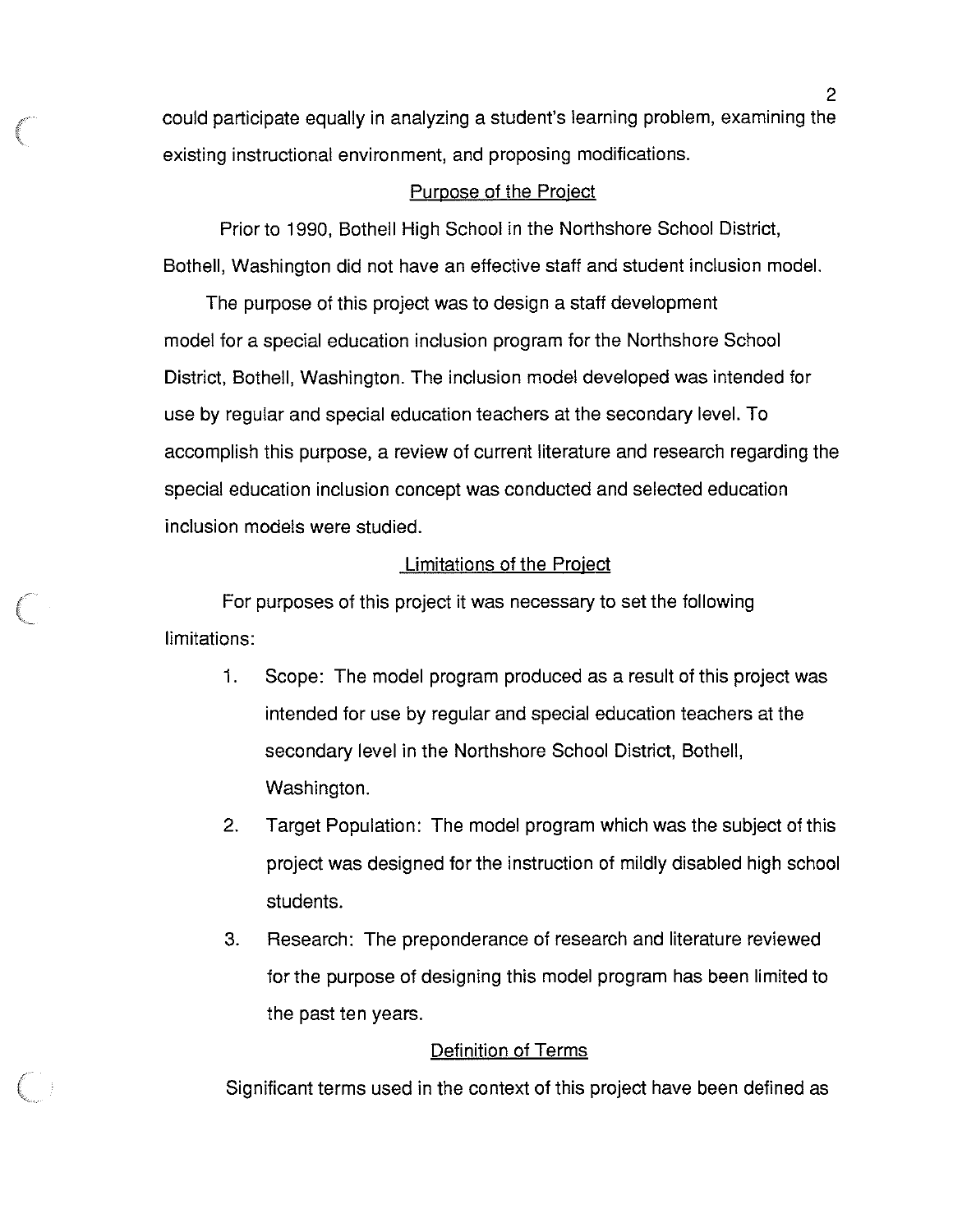follows:

- 1. At Risk Children: Children who because of extenuating circumstances, may be at a higher risk for school failure (Gillet, 1993).
- 2. Inclusion: The provision of educational services for students with disabilities in schools where nonhandicapped peers attend, in age appropriate, general educational classrooms with special education support (Thousand and Villa, 1992).
- 3. Individual Education Program: (I.E.P.) A program developed in a meeting with parents, teachers, special education personnel and student which describes the child's present levels of performance, states specific, measurable goals and objectives, and a description of services to be provided. The I.E.P. must be reviewed annually (Vandercook, 1989).
- 4. Integrated Program: A program that places a child full time in an age appropriate program with nonhandicapped peers (Schubert and Landers, 1982).
- 5. Learning Disabled: (L.D.) A term used to describe a disorder in the basic processes involved in understanding or using spoken or written language (Schubert & Landers, 1982).
- 6. Least Restrictive Environment: (L.R.E.) A term used to meet the maximum extent appropriate for handicapped children to be educated with nonhandicapped children (Affleck, 1988).
- 7. Mainstreaming: The practice of providing handicapped children an education with their nonhandicapped peers to the greatest extent possible (Schubert and Landers, 1982).
- 8. Public Law 94-142: The Education for All Handicapped Children Act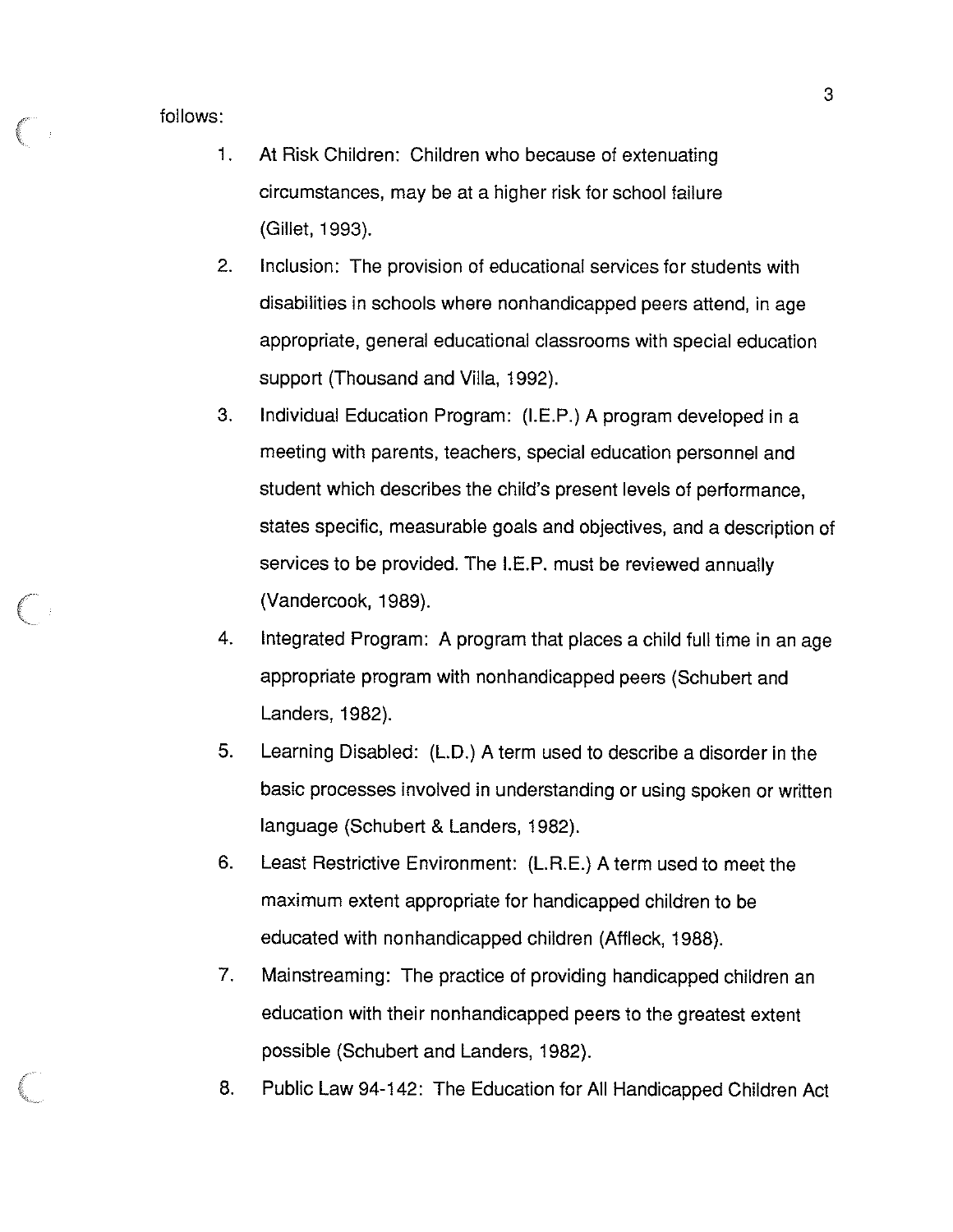which ensures a free public education for all children in the least restrictive environment (Stainback and Stainback, 1992).

- 9. Resource Room: A special education placement option for handicapped students who require specialized instruction in addition to their regular program for relatively short periods of time. The students are based in the regular classroom and "pulled out" for instruction in the resource room (Affleck, 1988).
- 10. Special Education: Specially designed instruction, at no cost to the parent or the student, to meet the unique needs, abilities, and limitations of a student having a handicapping condition (Jenkins and Pious, 1991).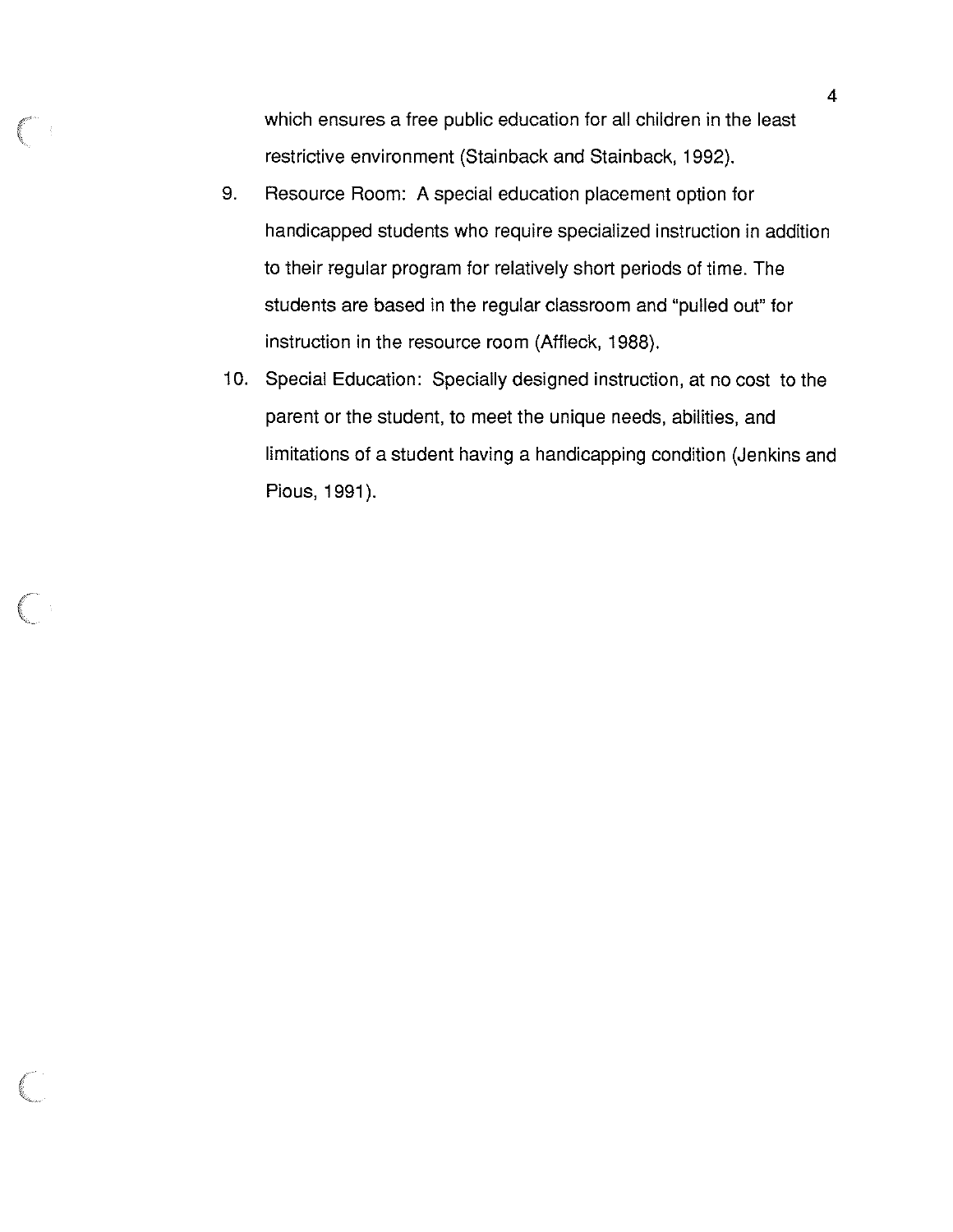### CHAPTER 2

### Review of Literature

### Introduction Of Related Research

The review of literature and research summarized on the following pages has been organized to address:

- 1. The inclusion concept: Background information.
- 2. Evidence supporting the use of the team approach as an important concept in the inclusion process.
- 3. A review of selected inclusion model programs.
- 4. The principal's role in administering programs for students with disabilities.
- 5. Summary.

*{*  \

> Research addressed in Chapter 2 was identified through an Educational Resources Information Centers (ERIC) computer search. A hand search of various other sources was also conducted.

### The Inclusion Concept: Background Information

The Education for All Handicapped Children Act of 1975 Public Law 94- 142 was considered to be a civil rights bill for the handicapped and expressed a national commitment to provide a free and appropriate public education for every handicapped person between the ages 3 and 21. This law assured handicapped students the right to develop their potential to the maximum. States and local school systems have been required to provide all identified handicapped students with an education designed to meet their needs and abilities. The Act also stated that placement of students with learning disabilities should be in the least restrictive environment. (Gillet, 1993)

The Learning Disabilities Association of Washington (LDAW) has investigated how decisions regarding educational placement of students with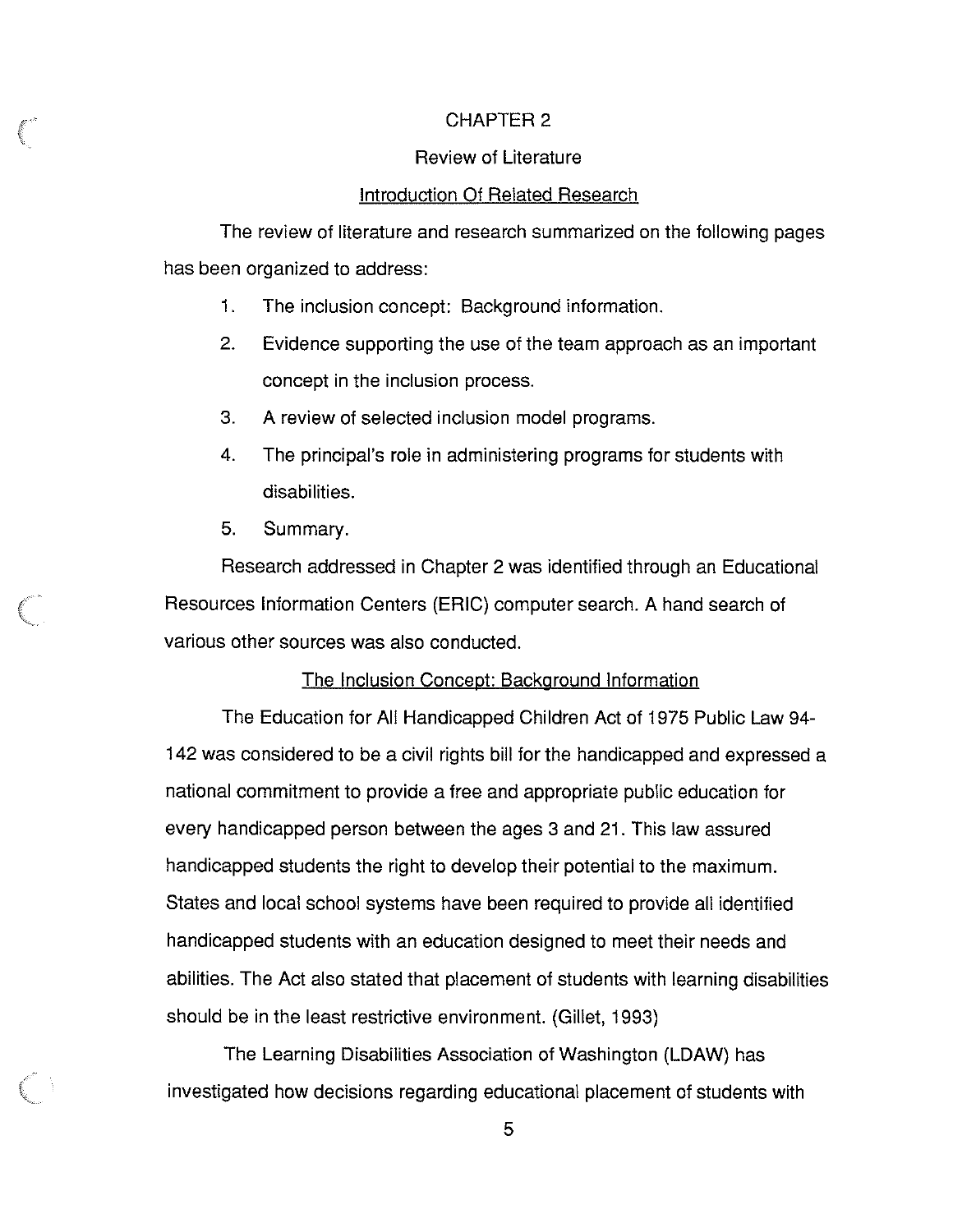learning disabilities are made. The LDAW has taken the position that decisions affecting those eligible for special education services must be based on the needs of each individual student and must be the results of a cooperative effort involving the student, the parents and the educators.

The LDAW has endorsed the basic provisions of the Individuals with

Disabilities Education Act of 1990 and Section 504 of the Rehabilitation Act of

1973 which guaranteed the right of all youth with learning disabilities to:

- "receive a free and appropriate education in the least restrictive environment appropriate for the student's specific needs;

- have a team-approved Individual Education Program that includes current functioning levels, instructional goals and objectives, placement and service decisions, and procedures for evaluation of program effectiveness;

- have the placement decisions made on an individual basis and considered only after the development of an IEP;

- have the options of a continuum of alternative placements and a full range of related services as determined by the IEP team in order to meet the student's specific needs."

However, according to Lipsky and Gartner (1987), even though the

recent changes sited above have represented important landmarks in the field of

special education, greater efforts need to be made for students labeled as

handicapped, as noted in the following statement:

'The failure to include students labeled as handicapped within the scope of educational reform cannot be based on the actual educational outcomes for such students. An increasing number of reports indicate that these outcomes are dismal. This is true across a number of different outcomes metrics: student learning, graduation rates, return to general education, post school education employment, or community living."

Lipsky and Gartner (1987) have taken the position that the fundamental

changes necessary to assure quality outcomes for all students, including those

now labeled as handicapped, will require a paradigm shift, as follows:

" Rather than focusing on the adult providers of educational services or the balance of responsibility among national, state, and local authorities, the new formulation places the student at the center of educational reform. It recognizes that it is the student who is the producer of the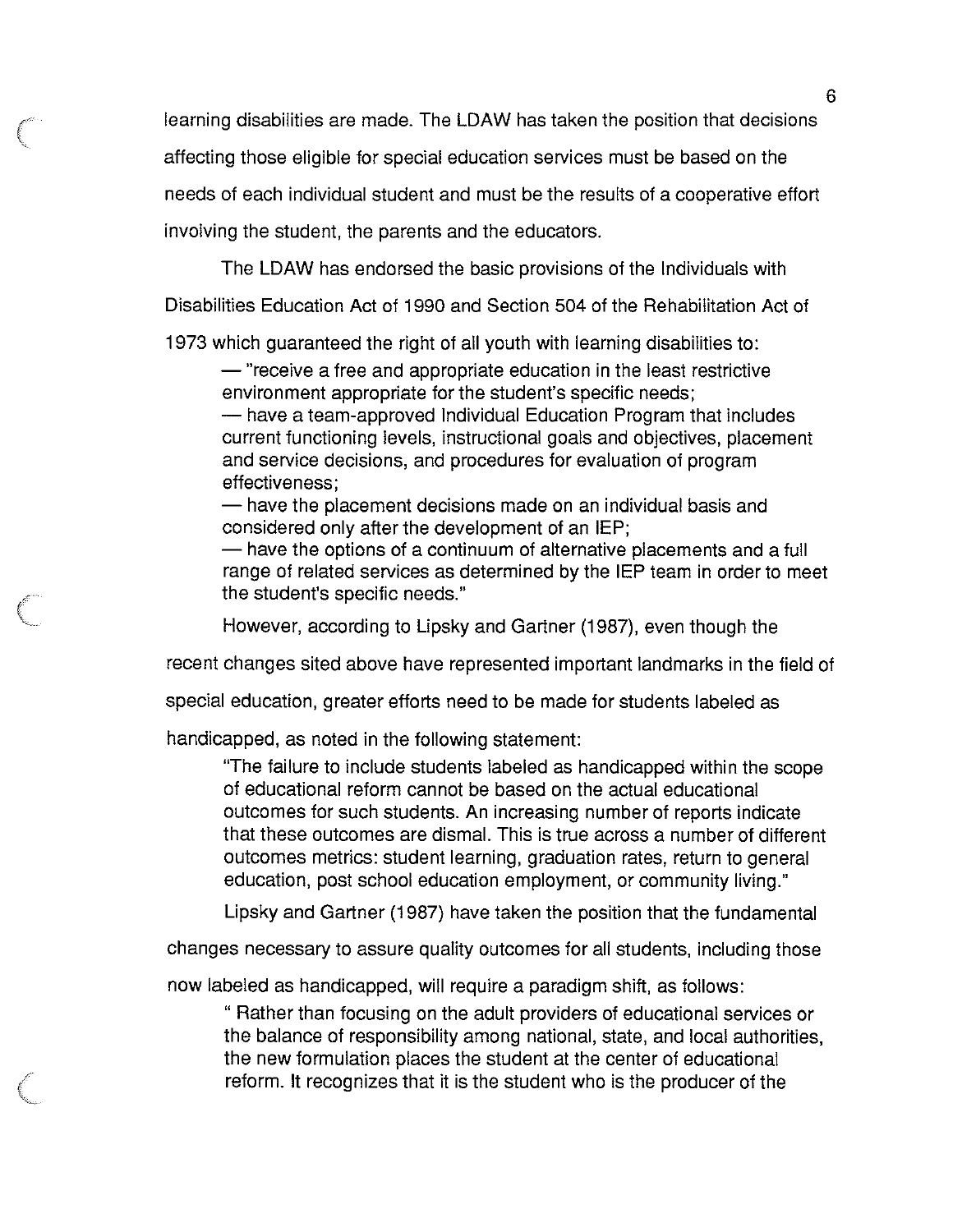educational outcome: learning. It is a shift not merely from inputs to outputs, but from means to results. It involves a fundamental reconceptualization of the process of the production of learning."

The paradigm shift described above will require what researchers have termed a "New School" and "New Roles" for school and adults. As discussed further by Lipsky and Gartner (1987), the present model of segregating learning disabled students from the general student population has failed. Enlightened educators now recognize the moral responsibility to include all students regardless of ability in the regular classroom setting. This movement toward ''full inclusion," though faced with many challenges will enhance the role of teachers. The new characteristics of real professionalism among teachers in a school committed to the inclusion concept will be:

 $-$  "Teachers will transcend narrow categorical responsibilities of subject matter to become broad enablers of learning.

-Teachers will have to work more collegially with other teachers across the disciplines and without distinctions.

 $-$  Teachers will have the opportunity to engage in a greater variety of interactions with student learning.

- Teachers will have broader involvement with other adults, learning resources and parents."

### Evidence Supporting The Use Of the Team Approach As An

### Important Concept In The Inclusion Process

According to Patterson, Purkey, and Parker (1986) every school needs many collaborative teams to invent meaningful learning opportunities for an increasingly diverse student population and to explore the problems that traditional school structures, to date, have failed to adequately address.

Villa and Thousand (1992), indicated that the history of collaborative practices within schools has been relatively short, and collaboration among school personnel has not yet become the norm. The authors have suggested that collaborative teams assist adults with their work as well as offer students of all types a model of the type of work structure they can expect to encounter as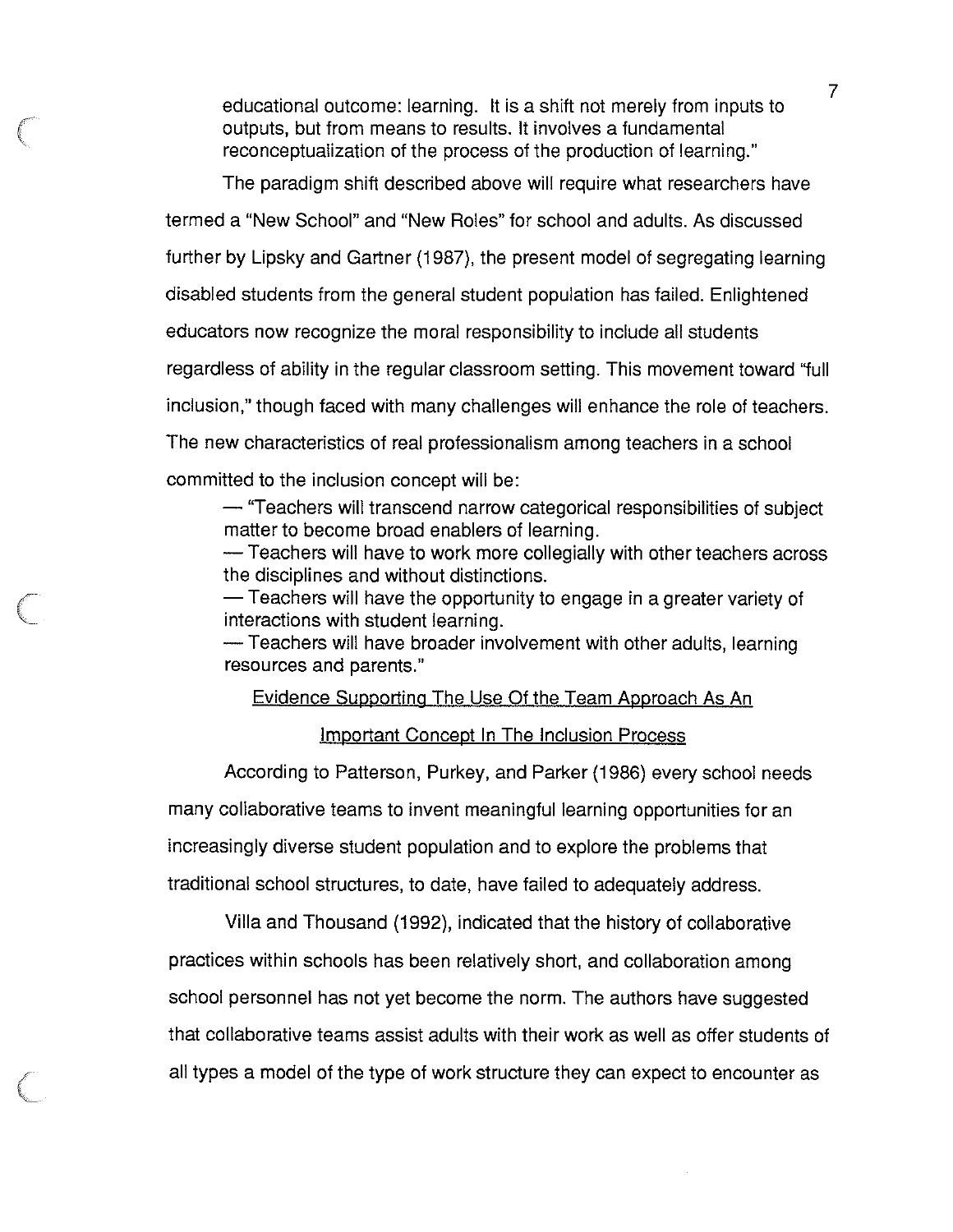citizens of a highly complex community. It was their belief that collaborative teams enhance a teacher's potential for survival and power in educating a diverse student body by creating opportunities for: 1) the regular exchange of needed resources, expertise, and technical assistance; and 2) professional growth through reciprocal peer coaching.

Keith and Girling (1991) have suggested that a school's capacity to adapt to change and to engage in renewal has been shown to be positively related to the degree to which there is active participation on the part of the entire school community. The emphasis in inclusive schools should be on adapting the program to meet individual student needs, ongoing collaborative planning, and student monitoring.

According to Stainback and Stainback (1988), collaboration among team members has been the key to successful inclusion of all students in regular classes. Collaboration should involve a nonhierarchical relationship in which all team members are seen as equal contributors, each adding his or her own expertise or experience to the problem-solving process. A common denominator among successful inclusion programs has been a strong and unwavering commitment by a core group of people in the school to collaboration and teaming.

In a study conducted by Kaskinen-Chapman (1992), the positive impacts of collaboration and teaming were emphasized. The findings of the study were derived from the Saline Area Schools (SAS) in southeastern Michigan. Although SAS had a history of educating the majority of its students with disabilities in their local home schools through resource room and consultation services, SAS began a fully inclusive schooling program in 1987 to create heterogeneous educational experiences that could be successful for children. SAS relied upon the concept and practice of collaboration and encouraged and constructed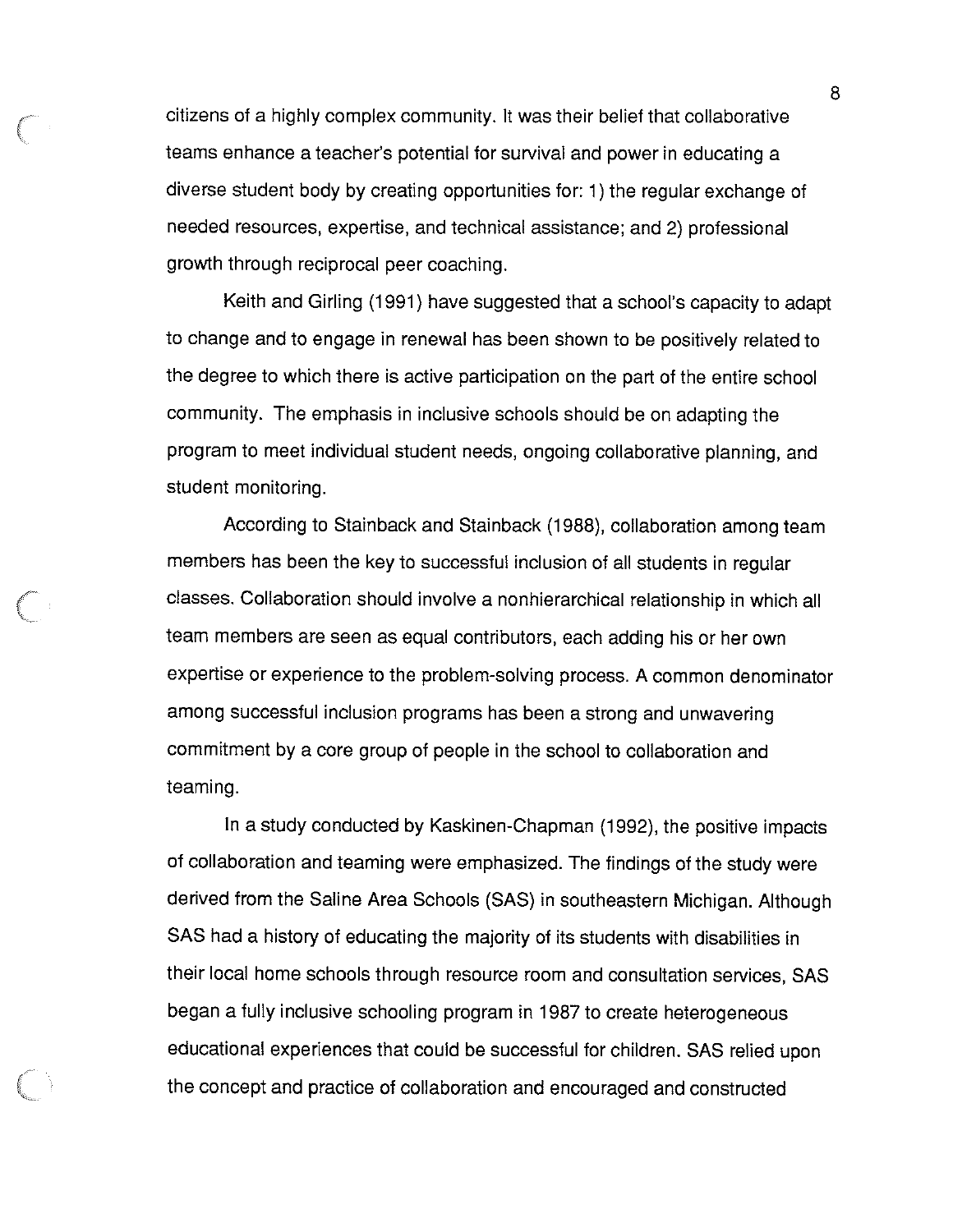collaboration arrangements among teachers for regular and special education students. As a result of teaming, teachers appeared to believe that heterogeneous education arrangements benefited all students, and they perceived themselves as more capable of teaching students with intensive needs.

Schattman (1992) studied the Franklin Northwest Supervisory Union (FNWSU), a collection of five independent school districts in rural northwestern Vermont. The union's evolution from a dual system of segregated special and regular education services to a single full inclusion model was not an isolated change from within special education. Rather, it was a gradual cultural evolution of collaboration. Collaborative teams were formed to facilitate systems change in the FNWSU.

Teachers and administrators realized that the traditional model, where each individual teacher was expected to have all the knowledge needed to meet all of the needs of an increasingly diverse classroom of students, was inadequate to ensure the level of support required by teachers. Recognizing the complexity of teaching a diverse group of students, a collaborative team model was developed. The team consisted of both "core" and "extended" team members. The core members were the people most directly responsible for the design and delivery of a student's educational program and included the parent(s), the class teacher, special education teacher, and any specialist necessary. The team was a necessary configuration that provided classroom teachers with a support network.

The FNWSU staff discovered when teams followed the collaborative teaming process, there were few problems they could not solve. ''The teams became essential to student success." The FNWSU has observed improved programming, better distribution of resources and personnel, increased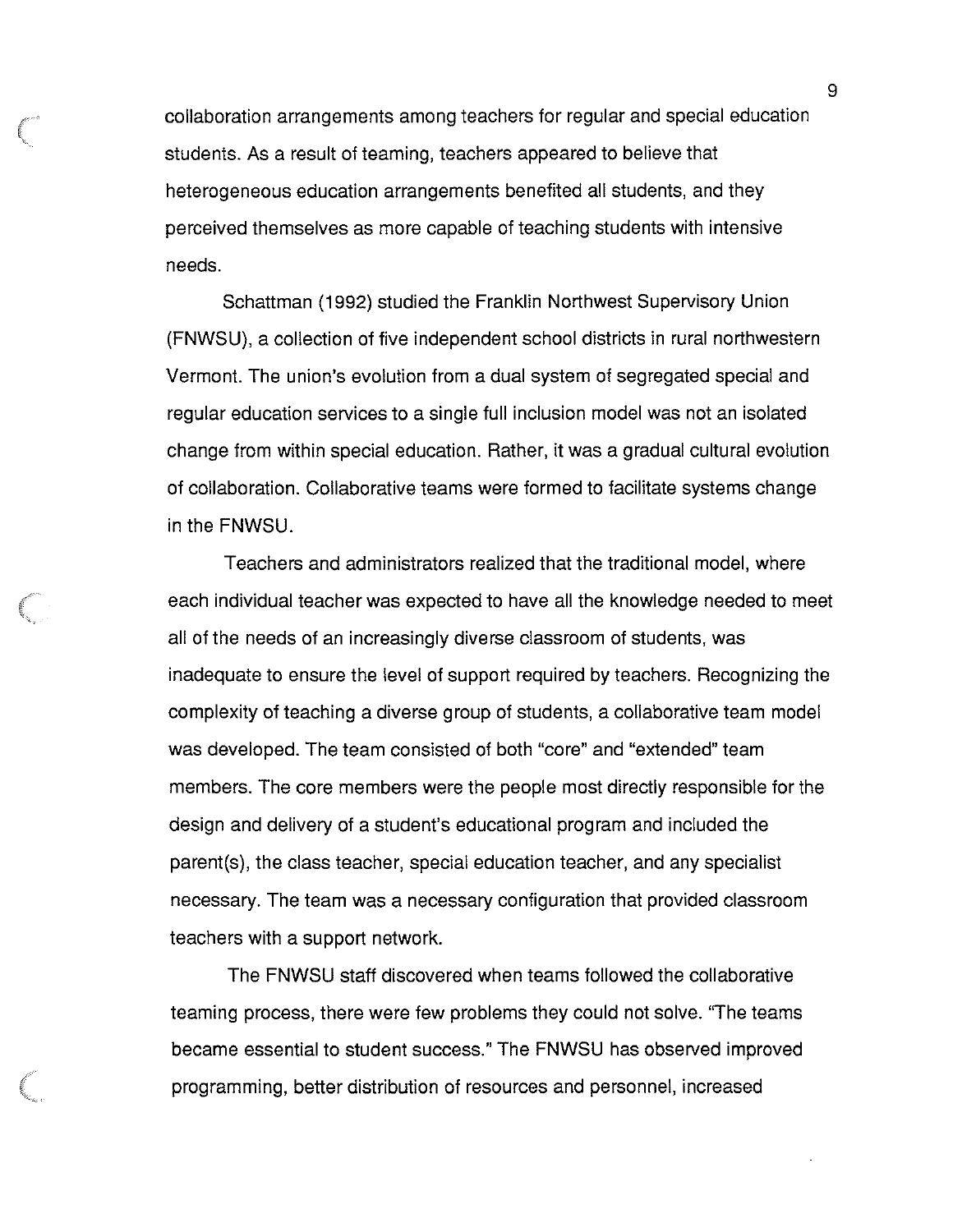commitment to the teaming process and inclusive practices, and improved relations among parent and teachers.

### A Review Of Selected Model Inclusion Programs

In 1988, the University of Washington and the Issaquah School District in Washington developed a service delivery model for educating mildly handicapped children in integrated classrooms administered jointly by regular and special education personnel. This effort was the ongoing result of a sixteenyear collaboration between the district and the university. The university and the school district had moved toward developing systems that increasingly integrated handicapped students with their nonhandicapped peers. The "Issaquah Model", also termed the Integrated Classroom Model (ICM), was unique in that it shaped regular education to meet the needs of special education students and expanded special education to meet the needs of regular education students. The program began in 1980, when one teacher implemented the idea in a first-grade classroom. During that three-year study, the program expanded to include thirteen classrooms in three buildings at grade levels 1 through 6. Essential features of the Issaquah model included the following:

Setting:

- 1. ICM was designed to educate mildly handicapped elementary children in the same classrooms with regular education children for the entire school day.
- 2. Regular school district curriculum and materials were used, and teachers all had successful prior experience either in special education or regular education settings.
- 3. Integrated classrooms were composed of approximately one third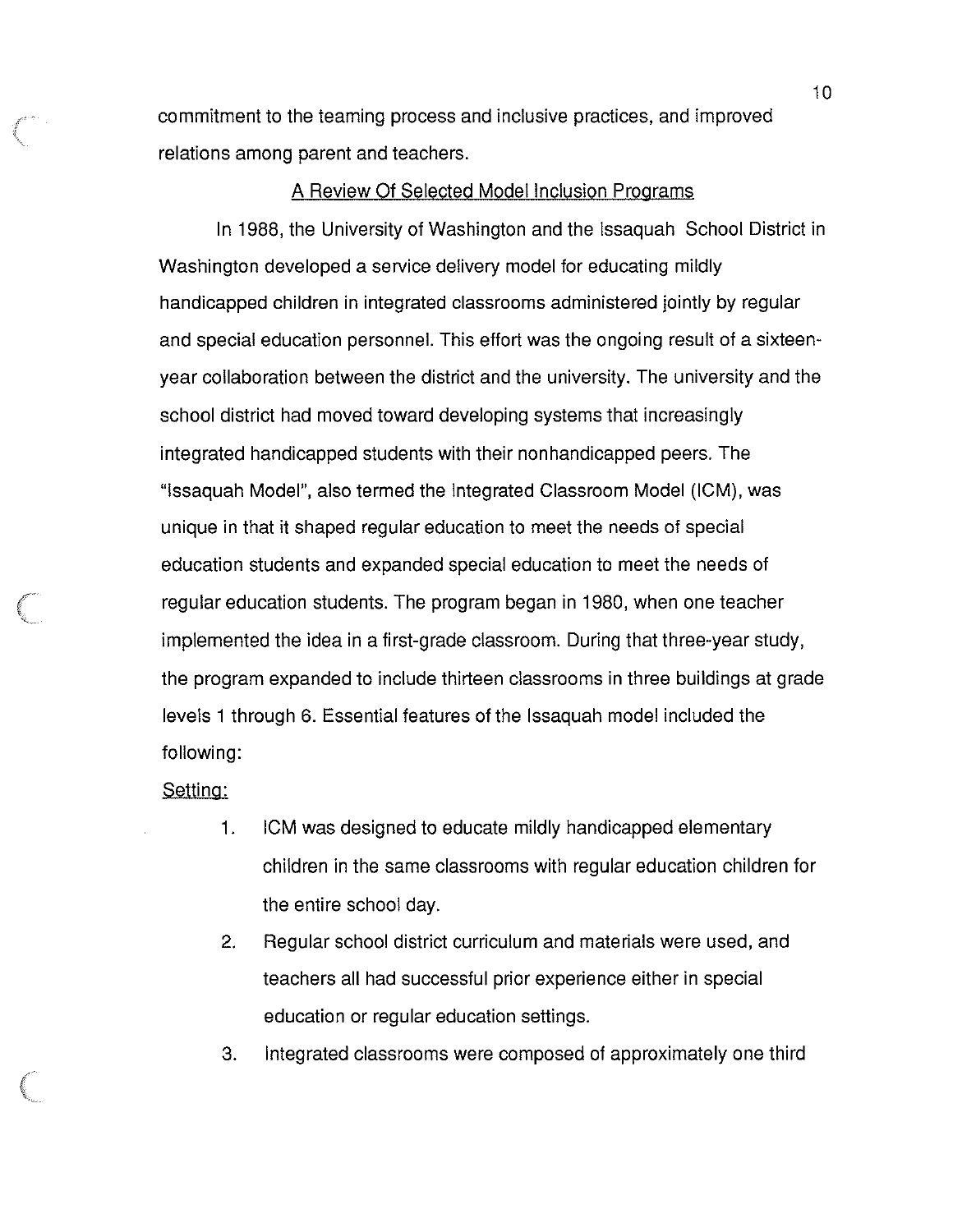mildly handicapped students and two thirds average to above average regular education students.

4. All eligible students were assigned to the integrated classroom at the appropriate grade level in the building they would normally attend.

### Instructional Staff:

- 1. The **ICM** teachers were selected jointly by the building principals and special education administrators.
- 2. Teachers were either former special education, self-contained and resource teachers, or former regular education teachers who received further personnel preparation to fulfill Washington State requirements for teaching special education.
- 3. Each integrated classroom was assigned from 1.5 to 3 hours of aide time per day.
- 4. Attempts were made to assign one aide to each ICM teacher.

### Best Practices:

- 1. Integrated classrooms were highly structured, with clear behavioral and academic expectations.
- 2. Cooperative learning was often used for practice of skills previously introduced by the teacher.
- 3. The district-adopted curriculum and materials were used in the integrated classrooms and were modified to meet the needs of the students.
- 4. The ICM teachers had also identified practices they felt were essential:

a) complete inclusion of the special education students into the classroom,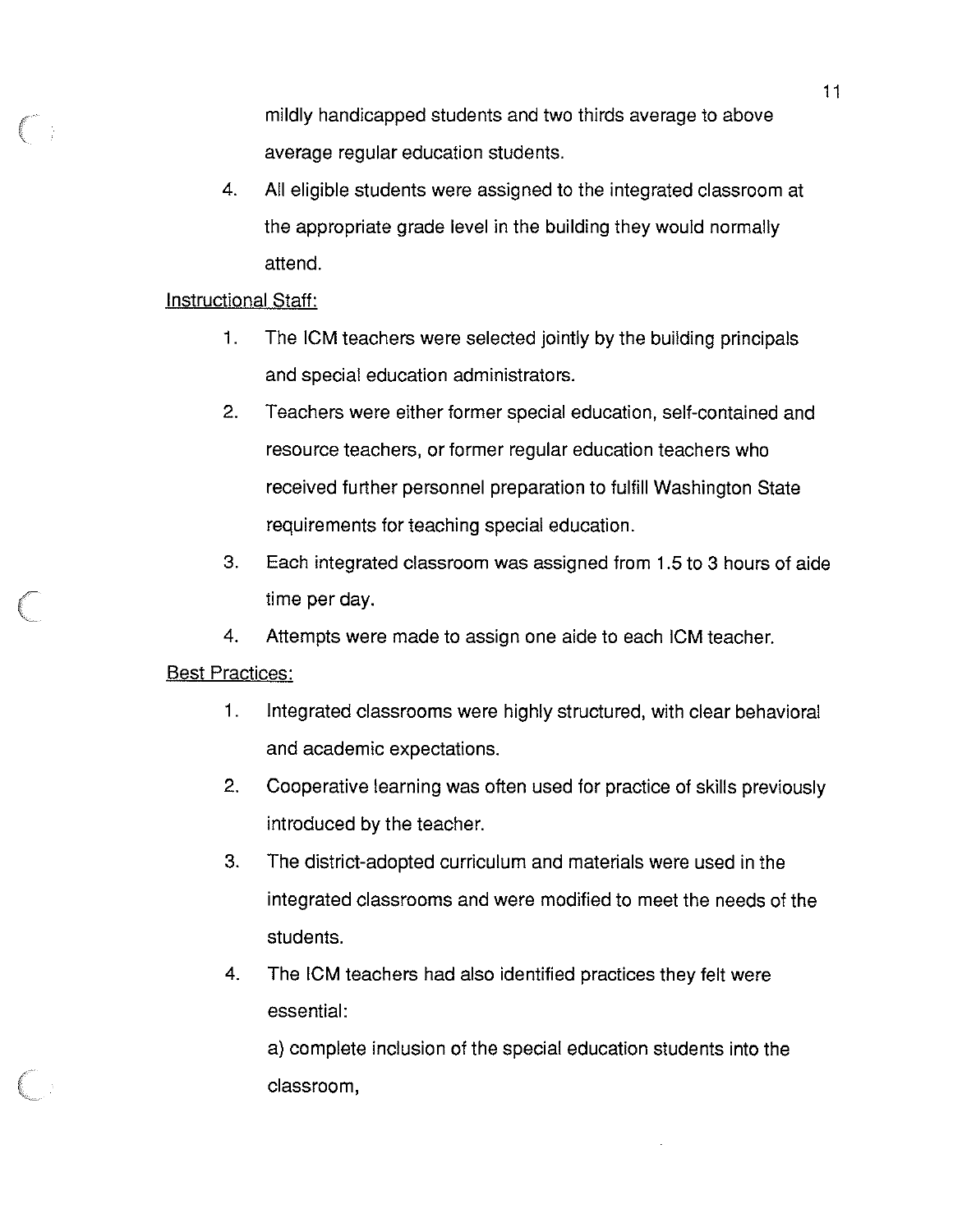b) and adaptation of material by the teachers for individual instruction.

### Interpretation:

- 1. The results of the study by the university supported the integrated classroom model as a viable alternative service delivery model for students with learning disabilities.
- 2. The research indicated that the model was at least as effective academically as the resource room in the Issaquah District, and provided services in a less restrictive environment.
- 3. The results also supported the **ICM** as an effective program for regular education students.
- 4. The Issaquah model was considered to be a practical application involving both disciplines, regular and special education, in the education of all children.

In Vermont, several school districts operationalized their commitment to integrated services in home school districts as part of what has been labeled the "Homecoming Model" (Thousand, et al., 1986). Educational services have been redesigned to provide services based on the concept that responsibility for education was shared by regular and special educators. The primary support was provided by planning teams for each individual student with high needs which included consultants with specialized areas of expertise. Members of the planning team were identified based upon individual learner needs and included at least the regular class teacher, a special education teacher who provided mainstreamed support, and an integration specialist if necessary. Essential characteristics of the Vermont model included:

Setting:

1. In each Homecoming Model all students attended their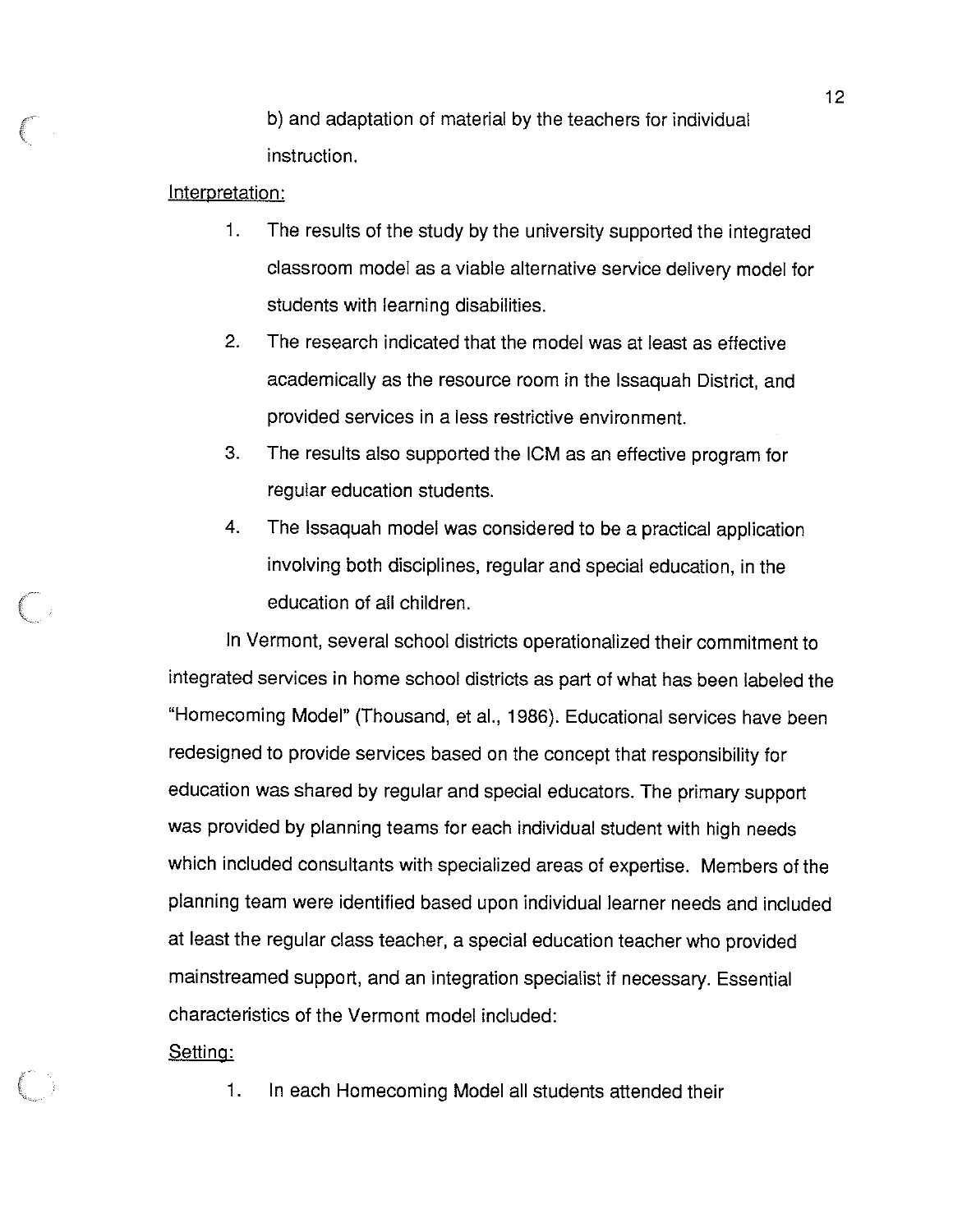neighborhood school, and placed in chronologically age appropriate regular classes.

- 2. Each student was provided with the individually designed supports necessary to help them learn.
- 3. Each class was staffed with a special education teacher and special education paraprofessional.
- 4. Classroom based instructional strategies for students with and without disabilities were presented in much the same manner.

### Instructional Staff:

- 1. The Homecoming Model was linked to the University of Vermont's Center for Development Disabilities.
- 2. The university provided the schools with technical assistance and staff development opportunities.
- 3. Also provided by the university was a part-time consulting educator and psychologist.
- 4. Resources from the university helped staff to acquire and apply the technologies needed to meet a broader range of student needs.

### Interpretation:

- 1. The results showed a thoughtfully planned indivigualized program with effective utilization of all personnel.
- 2. The research showed a greater level of exposure to a broad range of educational opportunities for all students.
- 3. The results also showed a higher level of independent functioning among special education students.
- 4. The Vermont Model provided additional resources and personal growth for all students.

Hillcrest Elementary School is located in the Oak Harbor, Washington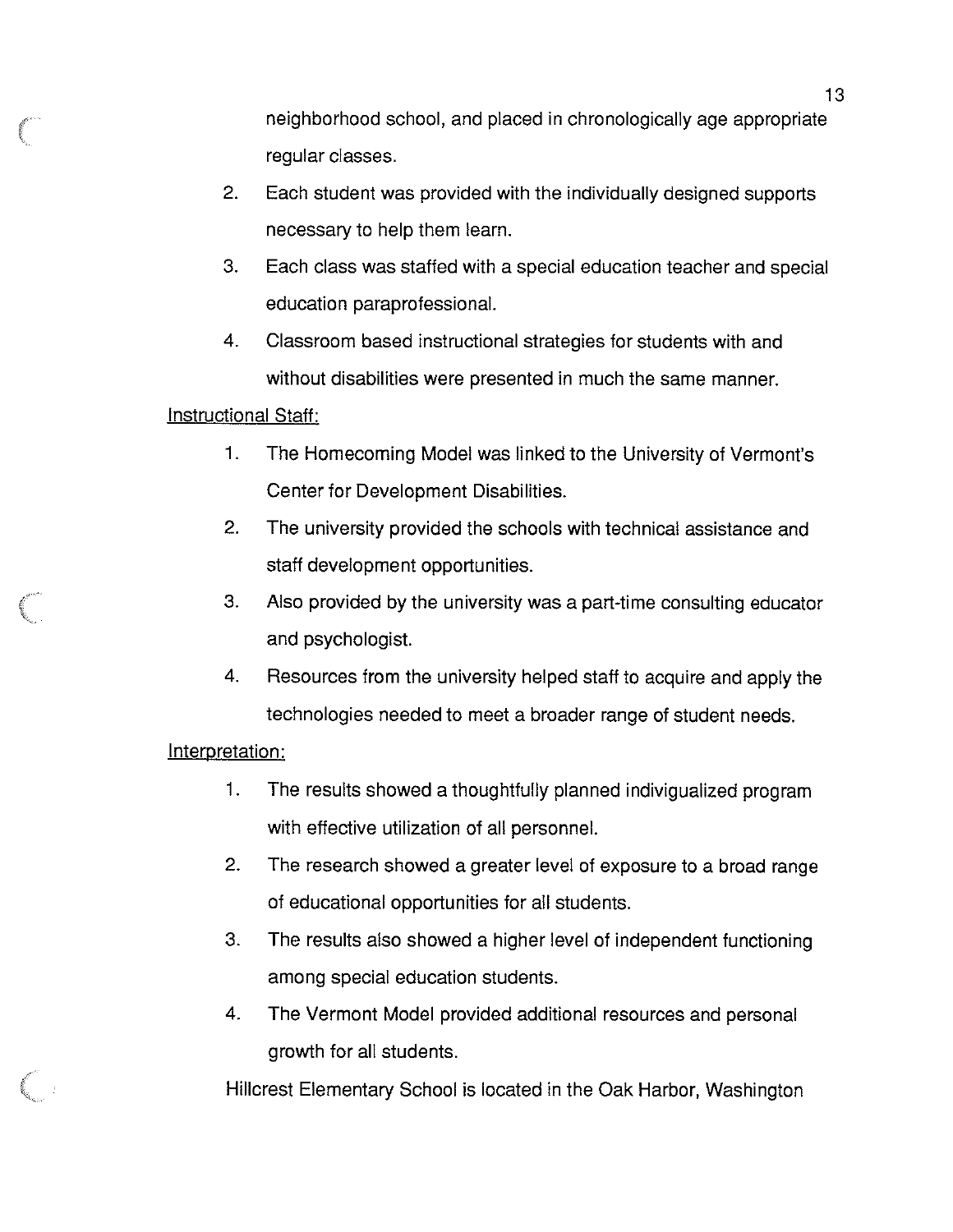School District. The school was initially designed to house a self-contained special education program and was the location for special education generally. When the school opened, a self-contained special education classroom was placed in the school serving all developmentally disabled students in grades 3-5. The program has gone through a change in its definition of special education. It has changed from being a place to being a service. The new model stressed the delivery of services to all regular and special education students. The change of program was initiated by the self-contained special education instructor, other special resource staff, the school principal and the regular education staff. Beginning with the 1991-92 school year, Hillcrest Elementary initiated the concept of greater inclusion of handicapped special education students in the regular class in its fourth year of operation. The new model stressed the delivery of services to all students. Special education students would be integrated into the regular classroom, and pull-out models would be eliminated. Essential features of the model included:

Setting:

- 1. The school enrollment was approximately 600 students in grades 1-5.
- 2. Hillcrest serves all developmentally disabled students in grades 3-5 from throughout the district.
- 3. Each special education student was enrolled as a member of a regular education class for all activities.

### Instructional Staff:

- 1. This program was staffed by two special education certificated teachers and 3 instructional aides.
- 2. The special education teacher's role was one of collaboration with regular education teachers.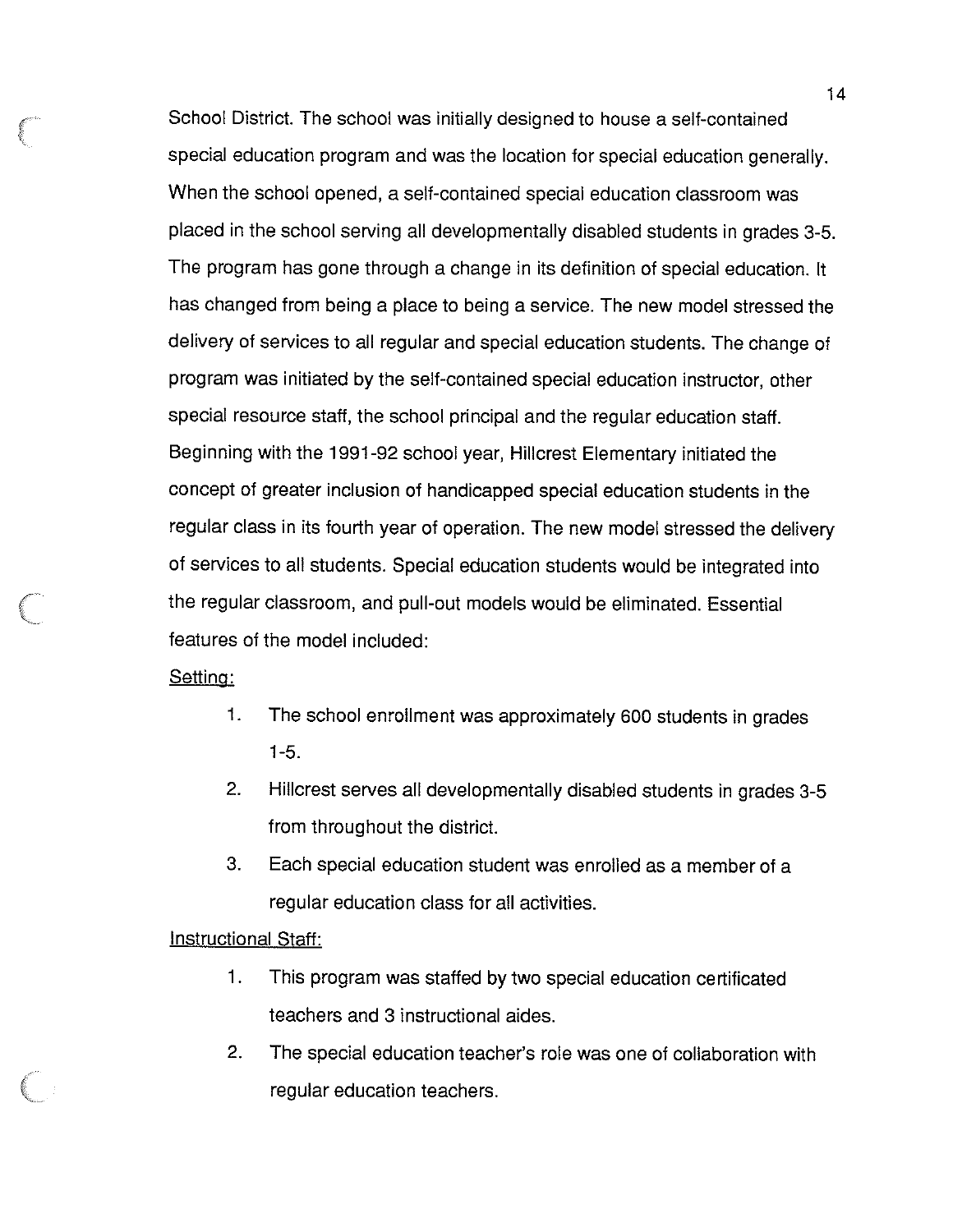3. Support was also given by the paraprofessionals working in collaboration with general education teachers.

### Interpretation:

- 1 . The majority of mildly handicapped students are served within the regular classroom through an in-class consultation model.
- 2. The Hillcrest system meets most of the characteristics of an inclusion model.
- 3. The role of special education has become less location bound and more resource oriented, providing all staff with the materials and assistance required for students to be successful.

Centennial Elementary School was the fifth elementary school to be added to the Mount Vernon School District in the state of Washington. It housed over 500 students from grades K-6. This school operated a full inclusion model for students who have developmental disabilities, as well as milder disabling conditions. This inclusion model began as a joint venture between Centennial Elementary School and the Skagit County provider for pre-school services to developmentally disabled youngsters.

Students served in the Centennial inclusion project include children with autism, severe health disorders, deafness, other severe behavior disorders, and mild mental retardation. The students were placed in regular education classes full time. Essential features of the Mount Vernon model included the following: Setting:

- 1. The Centennial inclusion project was designed to educate mildly handicapped elementary children in the same classrooms with regular education children for the entire school day.
- 2. This program was staffed by a special education certificated teacher consultant and classified assistants.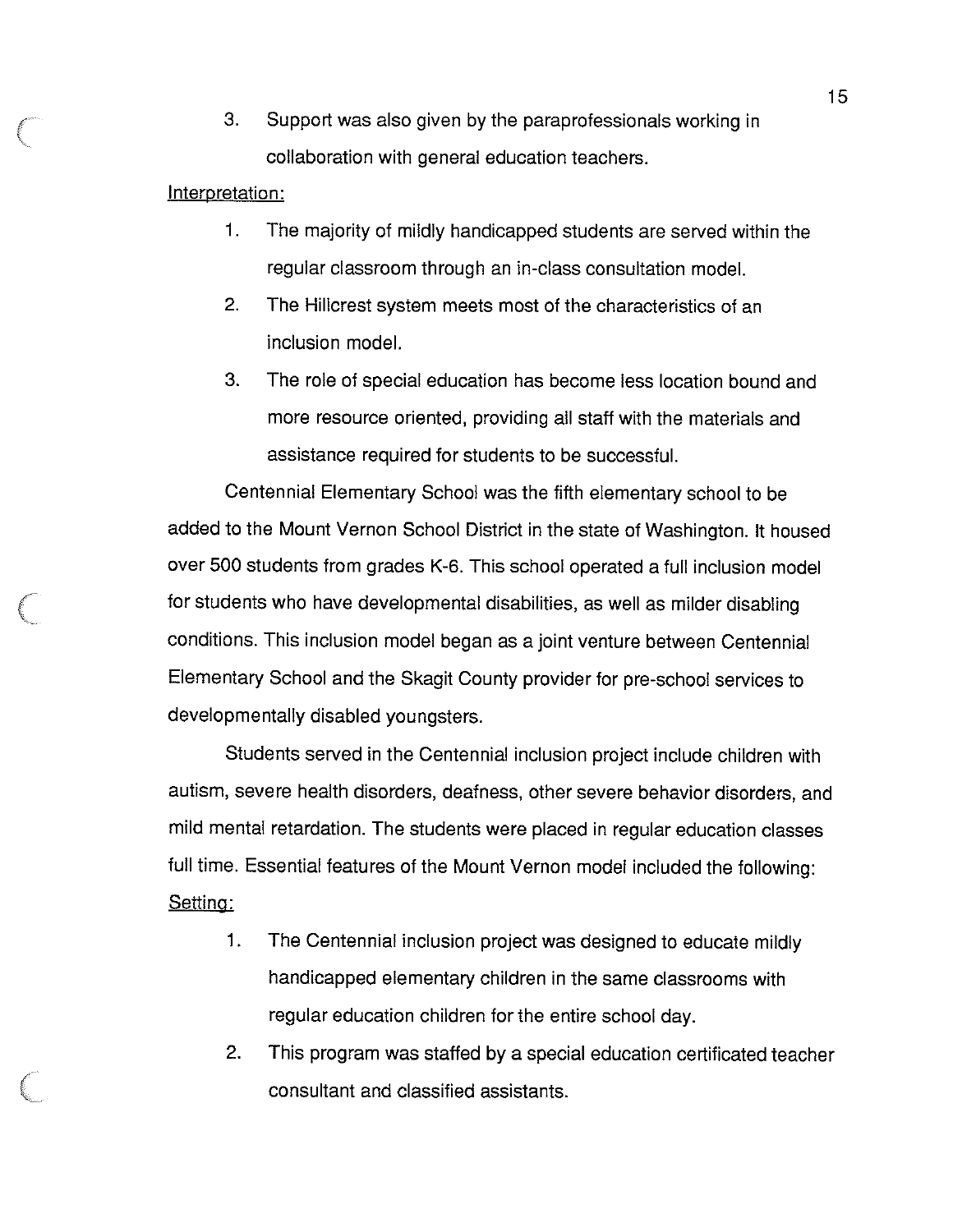3. Each special education student was enrolled as a member of a regular education class.

### Instructional Staff:

- 1. The Centennial model was linked as a joint venture with the Skagit County provider for pre-school services.
- 2. Work was done with individual staff members on the integration of these students.
- 3. The Centennial model was staffed with a special education certificated teacher and classified instructional assistants.

### Interpretation:

- 1. Centennial Elementary School operates a fully inclusive model of education.
- 2. Special education for these students has become a resource and is no longer seen as a location.
- 3. The school has adopted a philosophy statement guiding their behavior toward all students.

# The Principal's Role In Administering Programs

### For Students With Disabilities

Current research conducted by Kritsonis (1993), has emphasized that principals must improve their knowledge about special education and special education law. The principal sets the tone for staff, students, and parent attitudes toward students with disabilities.

Kritsonis (1993) has explained how the administrator's role as an instructional leader encompasses knowledge of legal mandates governing special education. Principals bear the burden of implementing and addressing these legal mandates at the local school level.

For example, the principal should be committed to implementing Public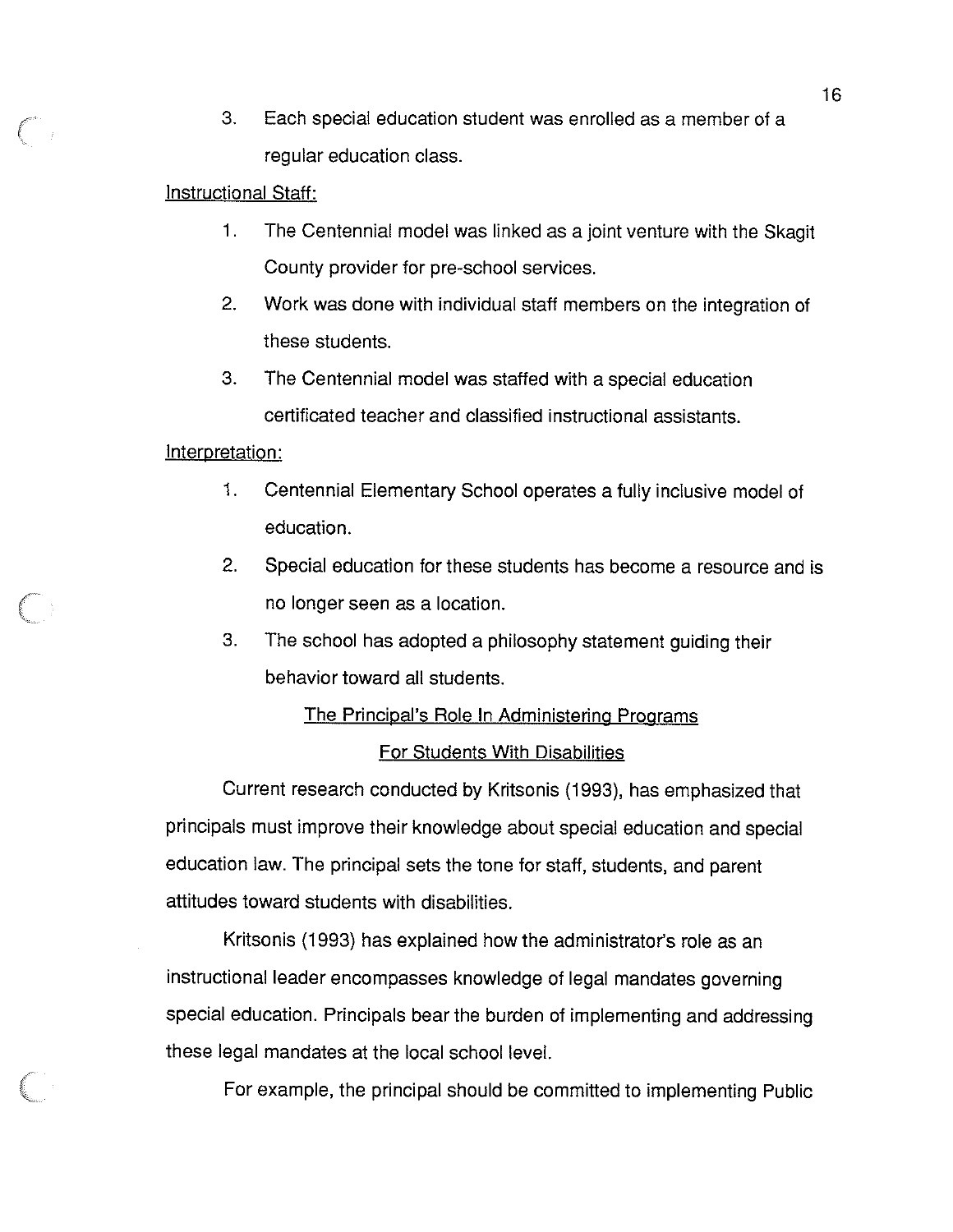Law 94-142 which mandated that children with disabilities be educated in the "least restrictive environment." In essence, this legal requirement mandated placement of disabled students in regular education classes and schools. Additionally, the school principals' responsibilities should include planning, organizing, and supervising programs for students with disabilities.

Kritsonis (1993) emphasized that a principal's responsibilities should include the following:

- 1. The principal should provide additional sources of information on exceptional children's education.
- 2. The principal should utilize special educators as support personnel.
- 3. The principal should allow for special materials for the regular educator.
- 4. The principal should provide support for the exceptional child.
- 5. The principal should provide support for the faculty.

Finally, to assure that school principals acquire a basic knowledge of special education, Kritsonis (1993) made the following recommendations:

- 1. Principals and special education teachers must establish and maintain open lines of communication.
- 2. The state department of education should mandate that all school administrators complete courses in special education for administrative certification.
- 3. Universities should provide consultation services in special education to school systems.
- 4. Current information of special education should be available to principals.
- 5. Principals should invite special education personnel to talk with the staff.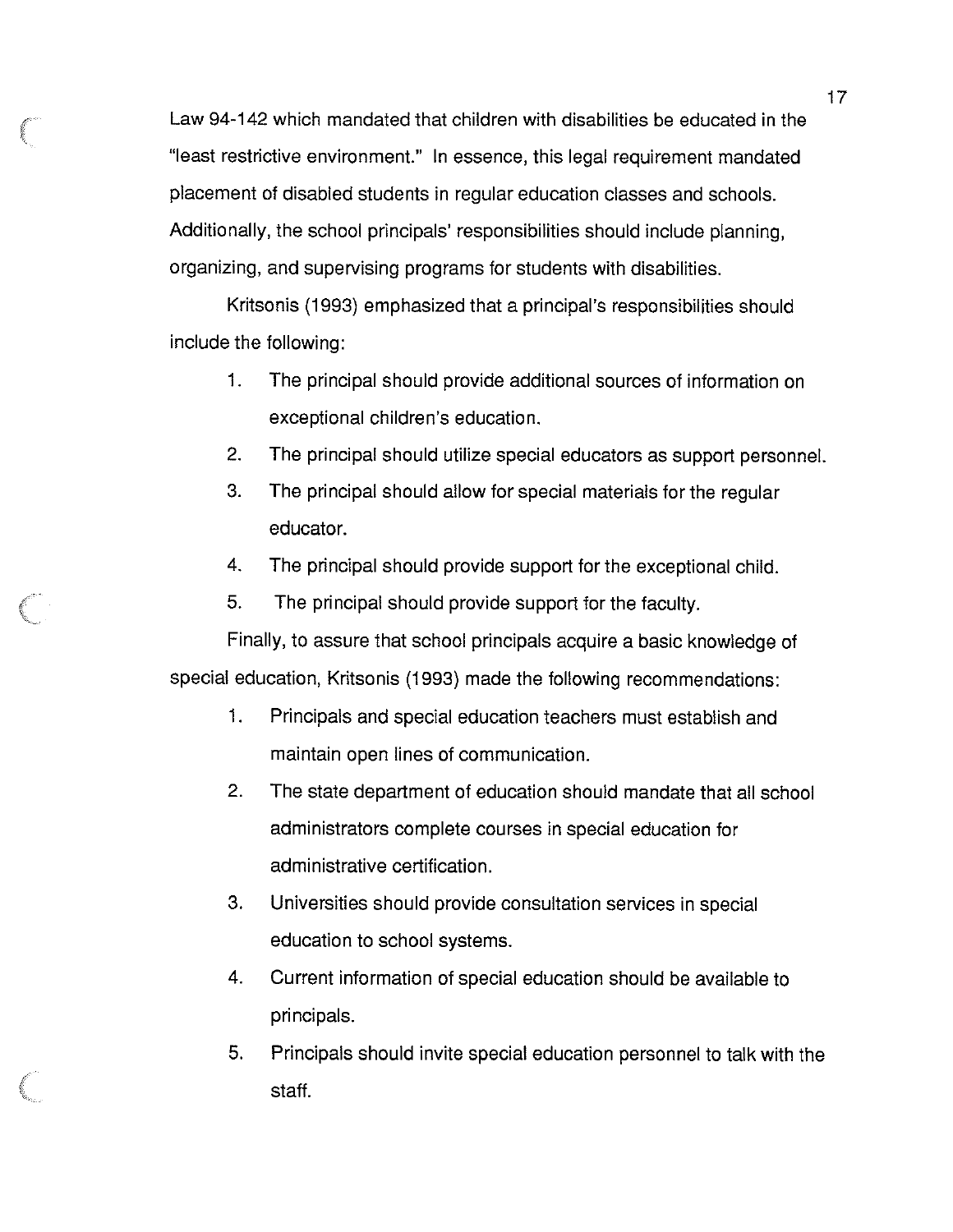Lietz and Kaiser (et, al., 1979), have also contended that a building principal has the major responsibility for special education. Those responsibilities include:

- 1. Coordinating and administering of special education services in the school.
- 2. Supervising of educational personnel serving handicapped children in the school.
- 3. Designating and implementing educational programs for handicapped children in the school, in accordance with approved policies, procedures, and guidelines of the State Department of Education.
- 4. Promoting of attitudes of school personnel and parents that encourage the acceptance of inclusion of handicapped children in regular classes and interaction with regular students.

Lietz and Kaiser (1979) defined an effective principal as the one who is "sensitive to the needs of special education." The principal will serve as manager and leader of the activities involving parents as well as special education personnel. Cooperative efforts, positive attitudes, and knowledge of the law will assure a successful special education program that includes a free appropriate education for all students with disabilities."

### **Summary**

The research and literature summarized in Chapter 2 supported the following themes:

- 1. The inclusion concept inherent in public law has assured disabled students the right to develop their potential to the maximum.
- 2. A collaborative approach featuring teams of regular and special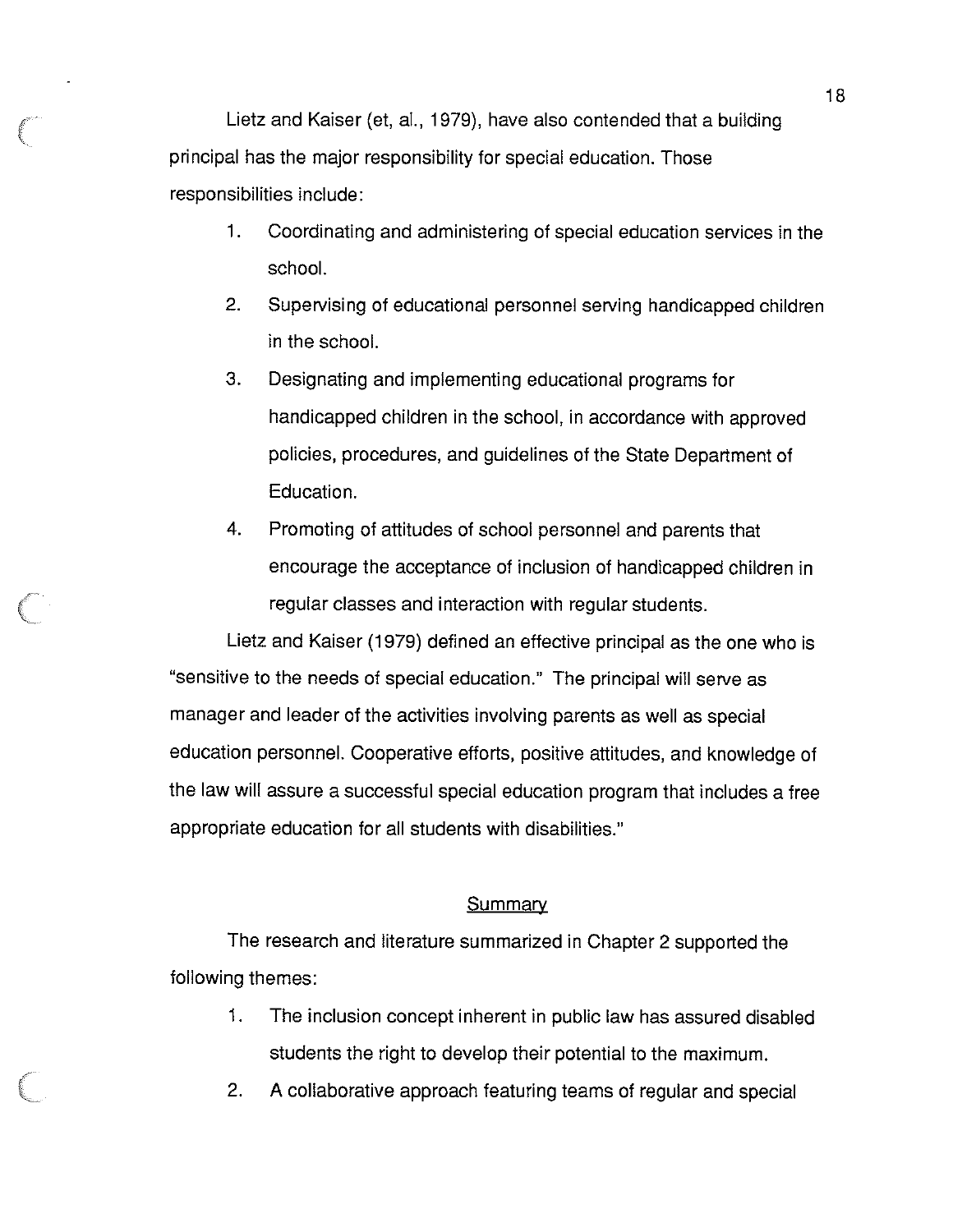education teachers has been characteristic of successful inclusion programs.

- 3. Model programs have been successfully implemented to enhance the inclusion of all students.
- 4. A principal's knowledge of special education and the laws associated with special education has been perceived as an essential cornerstone of successful inclusion programs.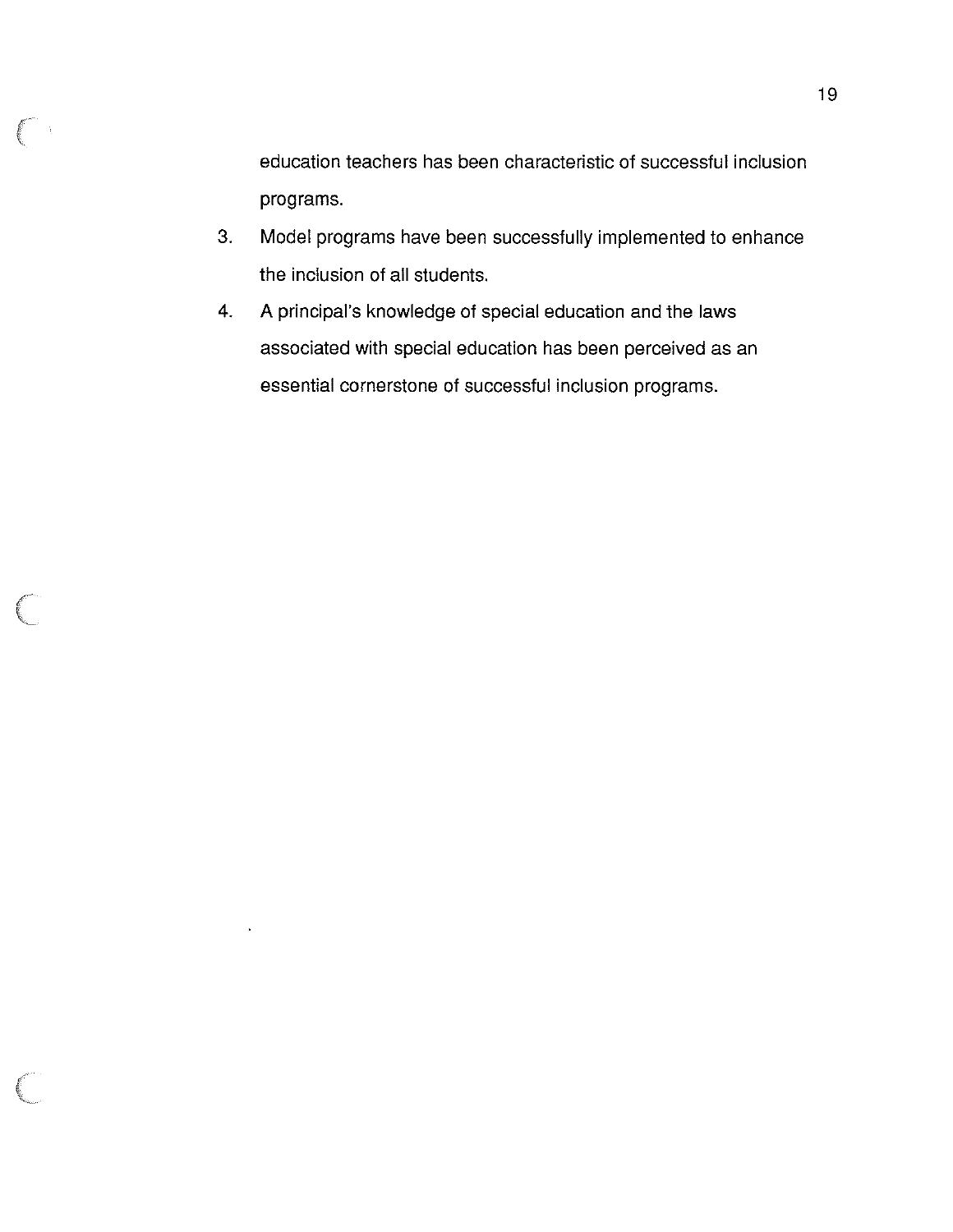### CHAPTER 3

### Procedures Of The Project

The purpose of this project was to design a staff development model for a special education inclusion program for the Northshore School District, Bothell, Washington. The inclusion model developed was intended for use by regular and special education teachers at the secondary level. To accomplish this purpose, a review of current literature and research regarding the special education inclusion concept was conducted and selected education inclusion models were studied.

Chapter three contains background information describing:

- 1. Need for the Project
- 2. Development of Support for the Project
- 3. Planned Implementation of the Project

### Need For The Project

The writer, John E. DeForest, first became aware of the need for this project during an interview with Ms. Kathy Boyce, special education department head at Bothell High School. The special education department was expressing frustration regarding the inclusion of special education students into regular education classes. The need to include students with learning disabilities into regular classrooms and the lack of skills needed by regular classroom teachers to help those students posed a difficult problem. Further, the writer discovered that regular and special education faculty and staff had never engaged in teaming efforts to assure the successful inclusion of special education students in the regular classroom setting. Finally, the writer saw an opportunity to incorporate the development of a staff development model for a special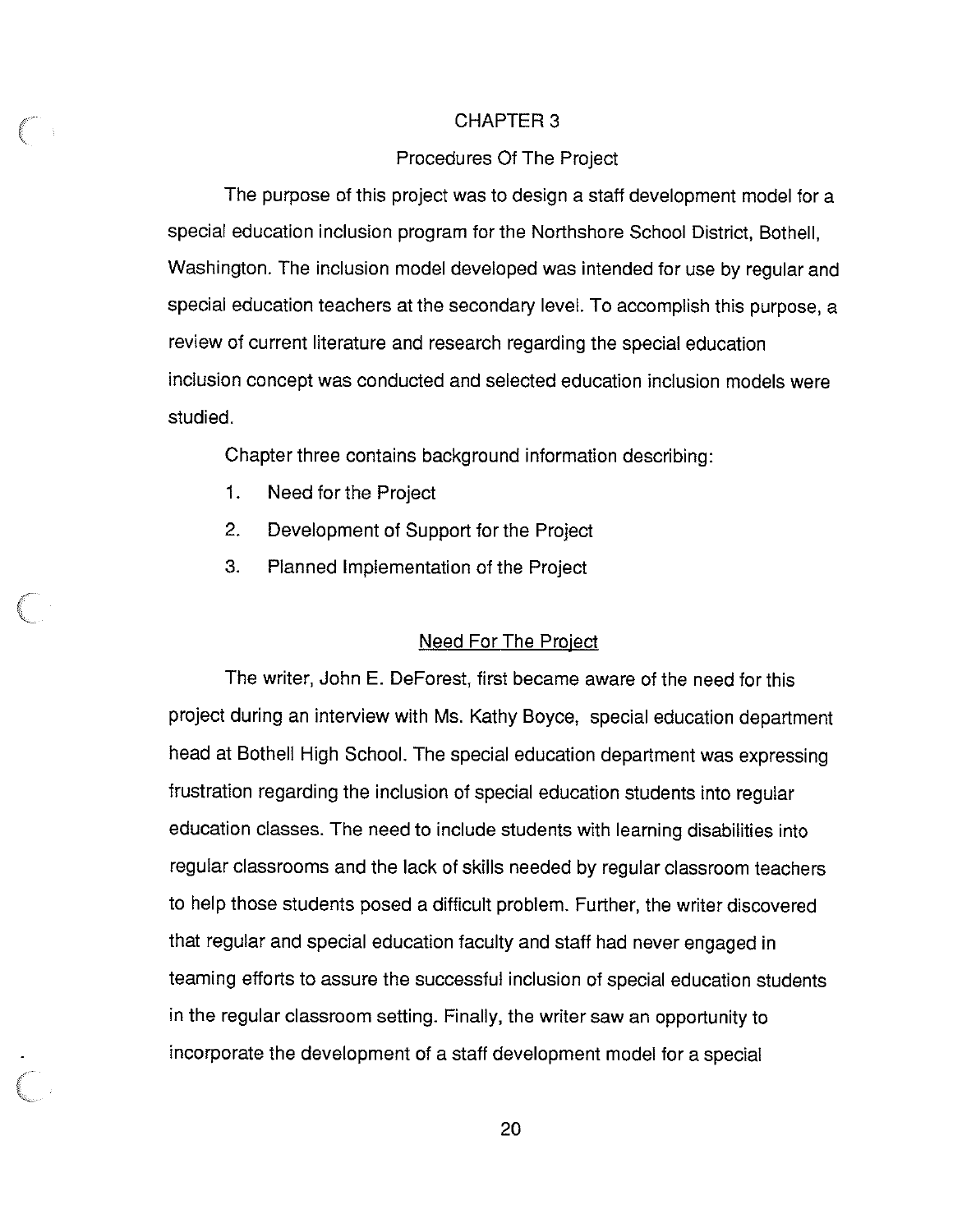education inclusion program into his graduate studies in school administration at Central Washington University.

### Development Of Support For The Proiect

The writer subsequently conferred with Mr. Jim Bagby, principal of Bothell High School, and Gary Hammons the school district supervisor of Secondary Special Education, regarding the need for the project. With their support and encouragement, the determination was made that a pilot program designed to team special education and regular education faculty and staff should be used to implement a special education inclusion program at Bothell High School.

### Planned Implementation Of The Proiect

The model program produced as a result of this project will be presented to all secondary schools in the Northshore School District at faculty and staff inservice training sessions scheduled during the 1994-95 school year. The writer will also share the project with the district director of special education and the administrative staff at each secondary school in the Northshore School District.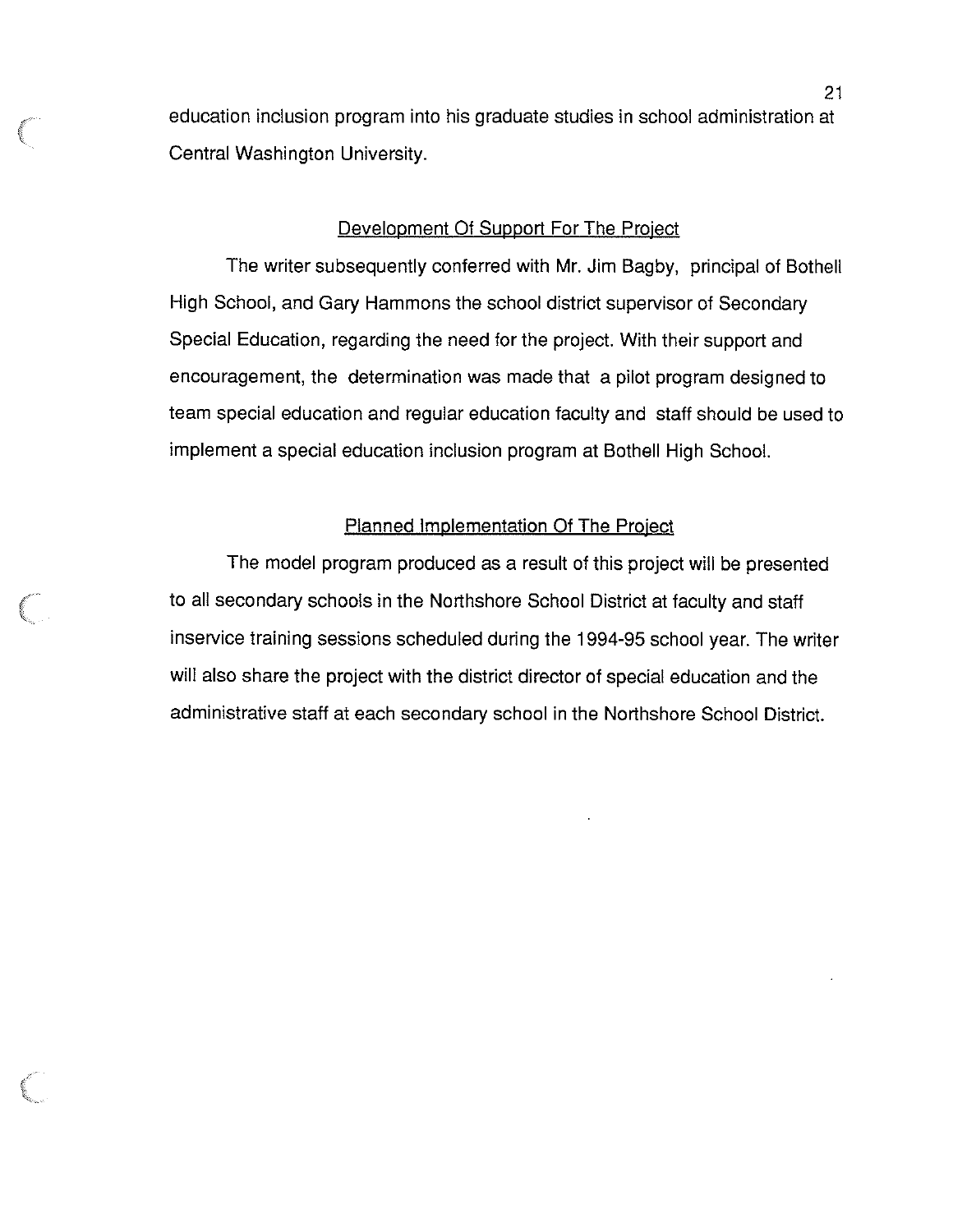### CHAPTER 4

### The Project

The staff development model for a special education inclusion program, which was the subject of this project, has been presented on the following pages. The five part outline provides specific information descriptive of the evolution of the special education inclusion program at Bothell High School, and specific strategies utilized in implementing that program. Components of the staff development model include:

| Part I:   | Introduction                          |
|-----------|---------------------------------------|
| Part II:  | Past Practices at Bothell High School |
| Part III: | <b>Current Inclusion Model</b>        |
| Part IV:  | <b>Outcomes</b>                       |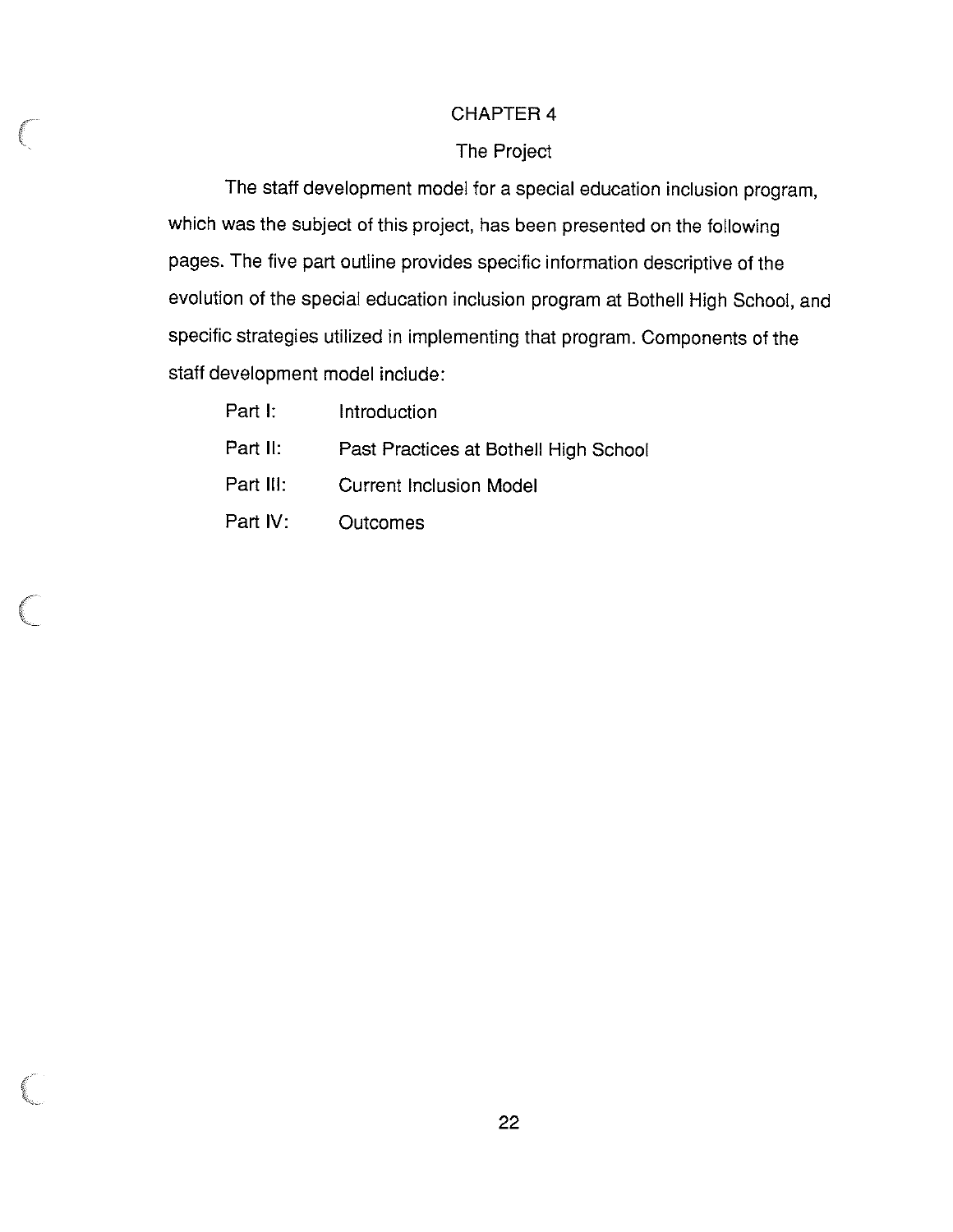A STAFF DEVELOPMENT MODEL FOR A SPECIAL EDUCATION INCLUSION PROGRAM

 $\bigcirc$ 

## NORTHSHORE SCHOOL DISTRICT

Bothell, Washington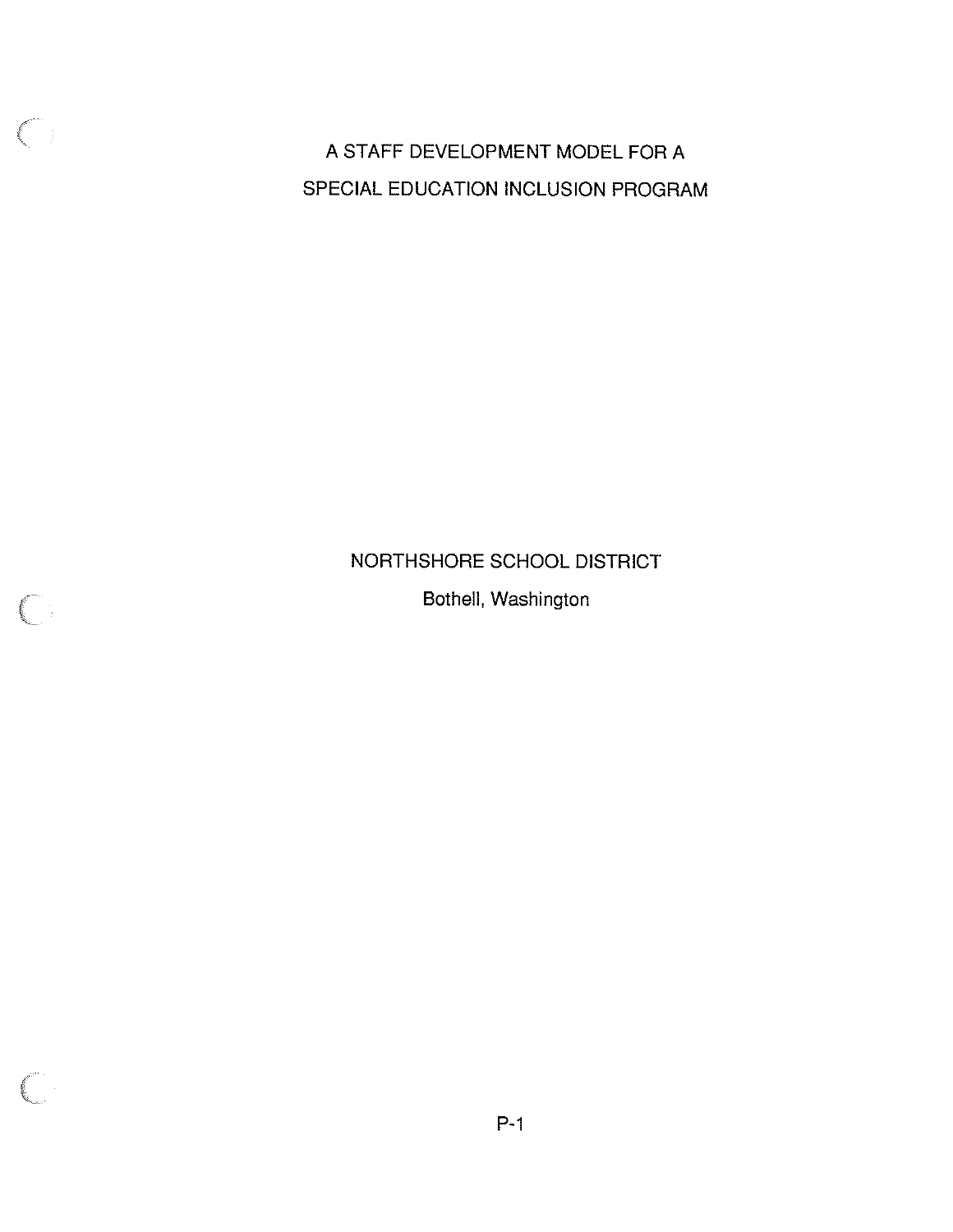## TABLE OF CONTENTS

 $\bigcap$ 

 $\left($ 

 $\sim 10^{-11}$ 

|           |                                                                                                                                                                                                                                                                                                                | Page |
|-----------|----------------------------------------------------------------------------------------------------------------------------------------------------------------------------------------------------------------------------------------------------------------------------------------------------------------|------|
| Part I:   |                                                                                                                                                                                                                                                                                                                |      |
| Part II:  | Past Practices at Bothell High School $\_\_ \_\_ \_\_ \_\_ \_\_ \_ \_ \_ \_ \_ \_ \_ \_ \_$                                                                                                                                                                                                                    |      |
|           | A. Historical Description Of Special Education Program                                                                                                                                                                                                                                                         |      |
|           | B. Initial Inclusion Model, B.H.S.                                                                                                                                                                                                                                                                             |      |
| Part III: | Current Inclusion Model $\frac{1}{2}$ $\frac{1}{2}$ $\frac{1}{2}$ $\frac{1}{2}$ $\frac{1}{2}$ $\frac{1}{2}$ $\frac{1}{2}$ $\frac{1}{2}$ $\frac{1}{2}$ $\frac{1}{2}$ $\frac{1}{2}$ $\frac{1}{2}$ $\frac{1}{2}$ $\frac{1}{2}$ $\frac{1}{2}$ $\frac{1}{2}$ $\frac{1}{2}$ $\frac{1}{2}$ $\frac{1}{2}$ $\frac{1}{2$ |      |
|           | A. Staff Teaming                                                                                                                                                                                                                                                                                               |      |
|           | <b>B.</b> Roles Of Staff Members                                                                                                                                                                                                                                                                               |      |
| Part IV:  |                                                                                                                                                                                                                                                                                                                |      |
|           | A. Best Practice Indicators                                                                                                                                                                                                                                                                                    |      |
|           | B. Assessment Of The Model                                                                                                                                                                                                                                                                                     |      |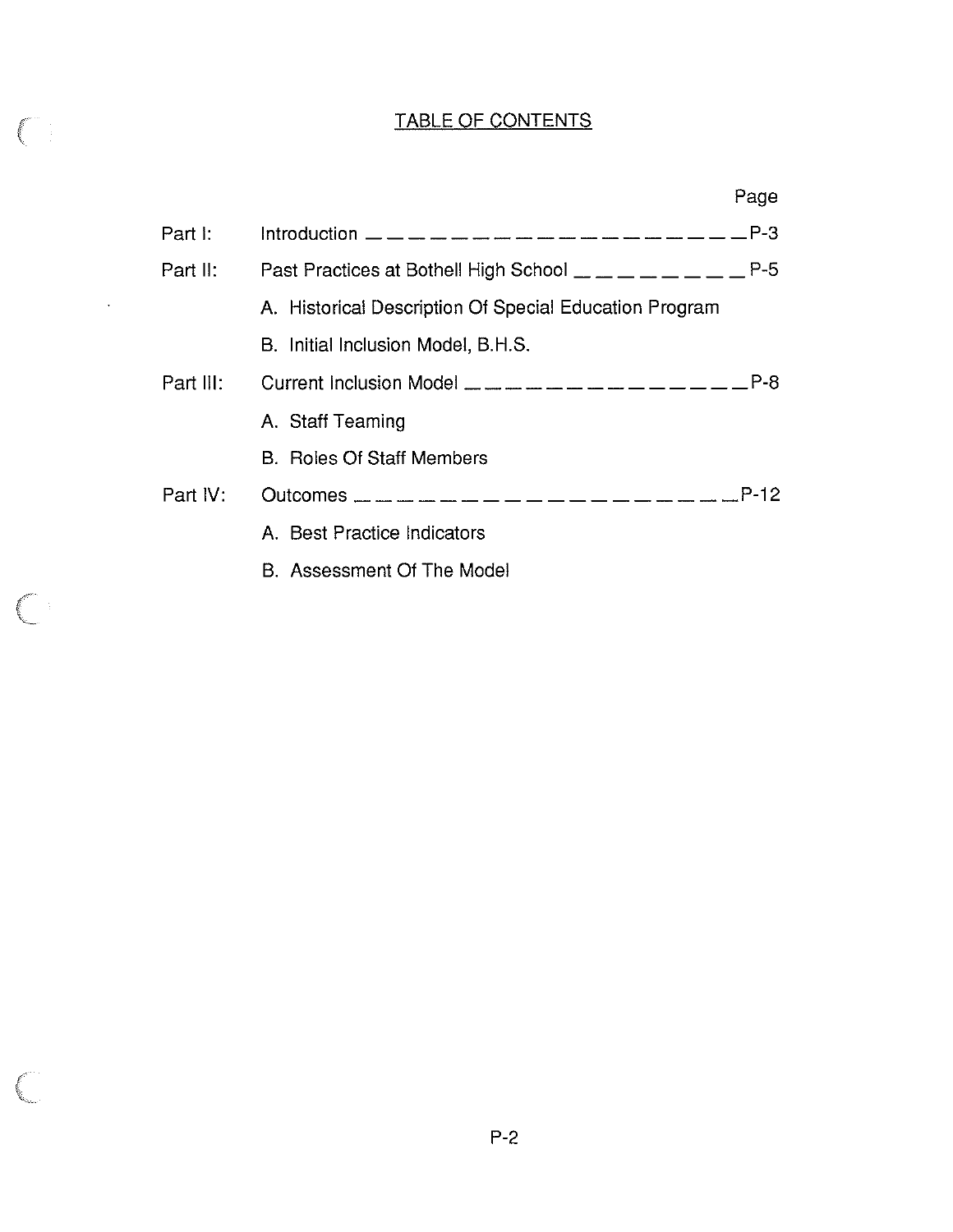PARTI

 $\bigl(\begin{array}{c} \begin{array}{c} \begin{array}{c} \end{array}\\ \begin{array}{c} \end{array}\\ \end{array}\bigr) \end{array}$ 

 $\mathcal{P}^{\prime\prime}$  $\rm _{MABC}$  INTRODUCTION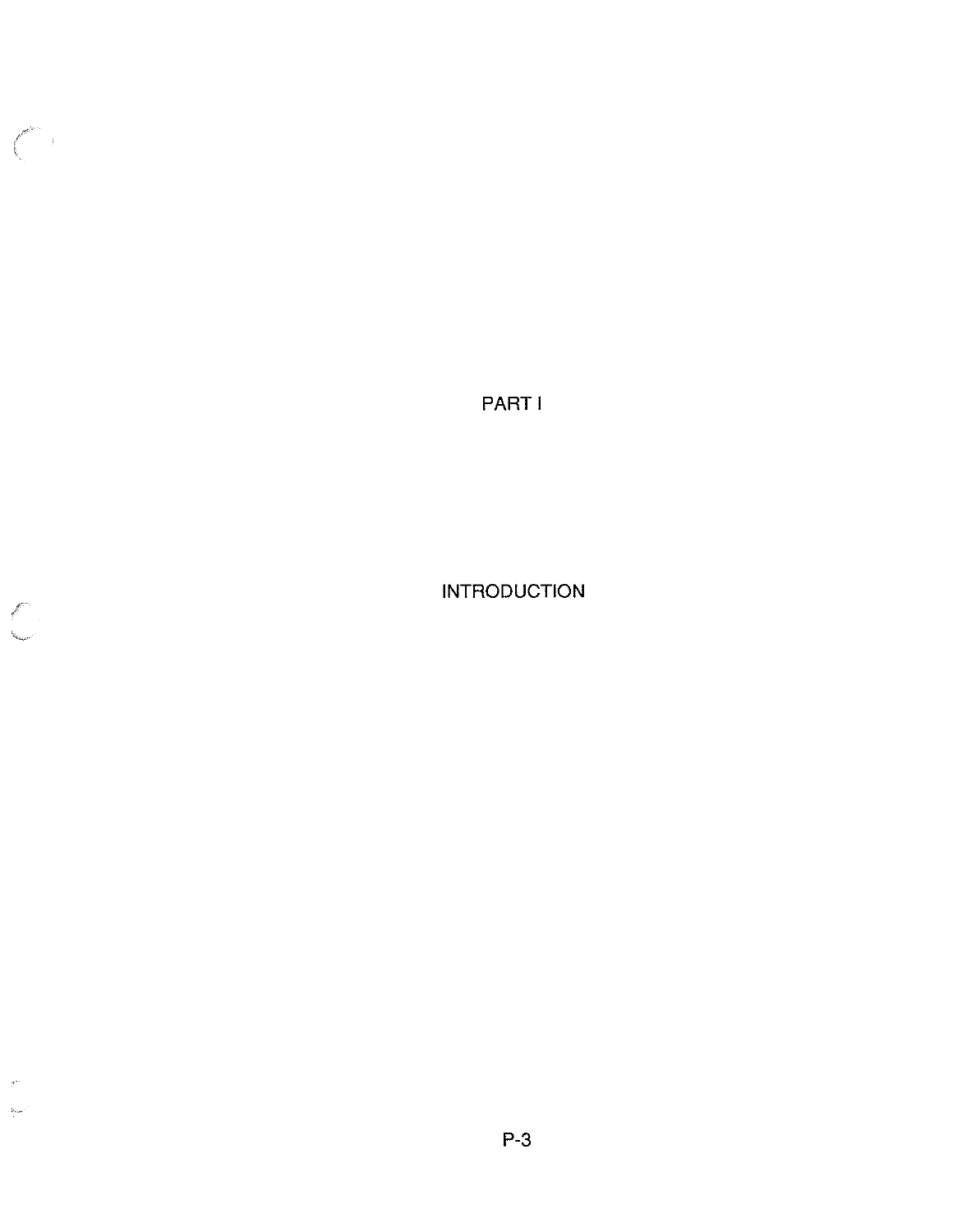#### Part I

### **Introduction**

The "inclusion" concept currently impacting special education represents a major paradigm shift involving the movement of students with disabilities out of the special education classroom into a regular education placement as their primary learning environment. In essence, special and general education have begun to redefine grouping practices into a far more heterogeneous system of placements. Research models have suggested that inclusive educational placements represent the theoretical least restrictive environment in that the student is placed in a general education classroom with non-disabled peers and is provided appropriate services to maximize his/her participation.

Inclusive education as a reform movement must successfully incorporate a cohesive and integrated system focused on providing appropriate, quality educational outcomes for all students. According to current research when accommodations for all students are seen as normal, regular and expected, then school systems have achieved equality. When special education is no longer seen as a place, then schools can be seen as exemplifying inclusionary models of education for everyone.

/

≍

P-4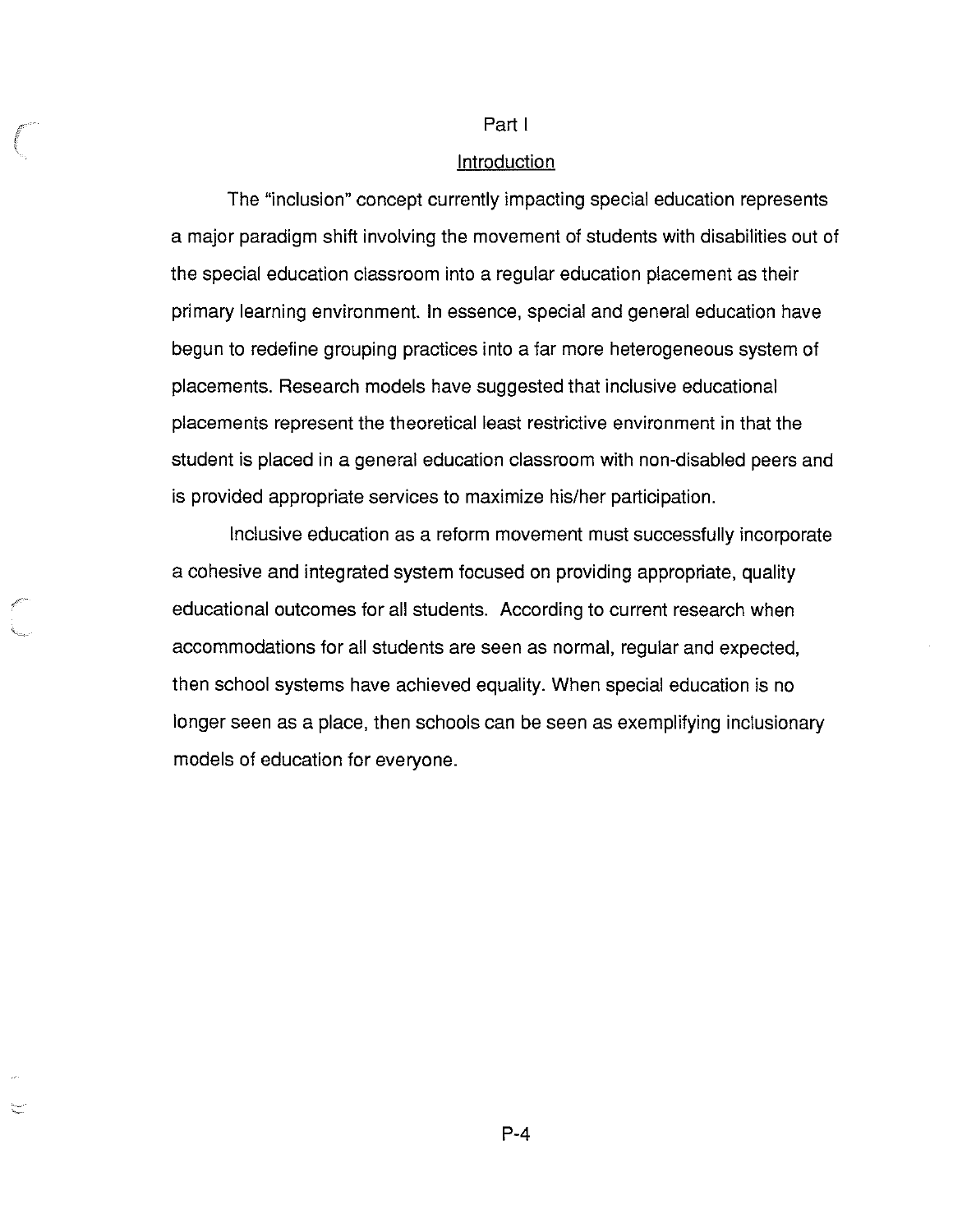PART II

 $\mathcal{C}^{\mathcal{C}}$ 

PAST PRACTICES AT BOTHELL HIGH SCHOOL

 $\ddot{\phantom{0}}$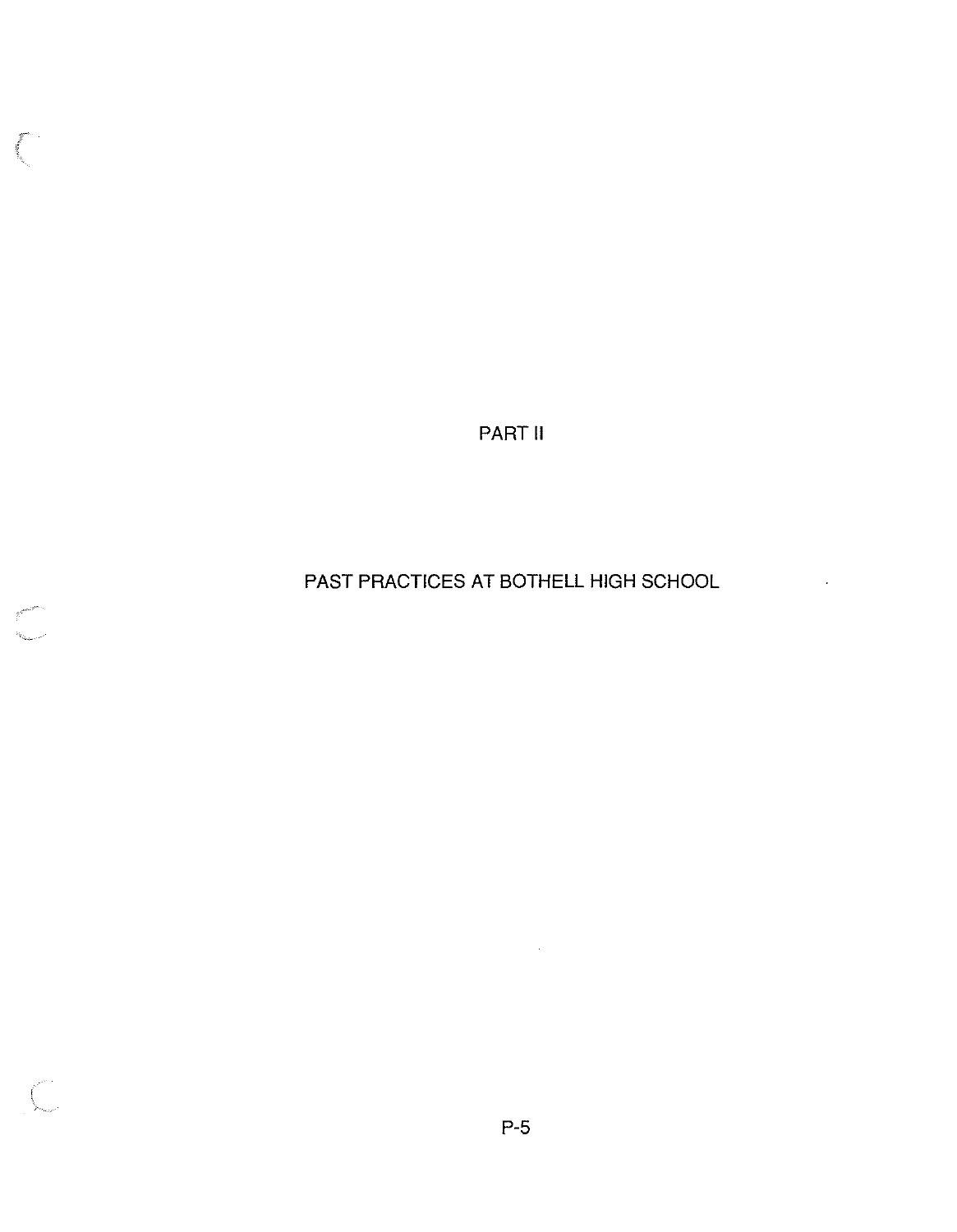### Part II

### A. Historical Description of Special Education Programming

Bothell High School (BHS) was one of three high schools in the Northshore School District. The school enrollment was approximately 1300 regular education students, grades 10-12, of whom 68 were served by special education. The high school was staffed by 63 regular education staff and 2.5 FTE special education staff. The students served by special education qualified as learning disabled, health impaired, and mildly developmentally disabled.

The formalized inclusion practices in special education began at BHS in 1990. Prior to this time, special education students at BHS had been mainstreamed in a variety of ways. Typically, if it was determined that students could comprehend the information in a particular class, they were placed in that mainstream class even if it was determined that support for reading and written assignments would be necessary. Those students were usually enrolled in a study skills class for one period a day. During this period, the students were assigned to a special education classroom, and the special education teacher and assistant would assist the students with a) assignment completion, b) organization skills (for assignment completion and studying for tests), and c) skills for when and how to approach classroom teachers if additional help was necessary. Students whose disabilities prevented them from being successful with this type of support were usually enrolled in a special education class offering, like "learning center'' math or science.

The impetus for the change in the BHS special education program from mainstreaming to inclusion was essentially initiated by a special education instructor and the science, history and math staff. The science department was selected as the program model. With the movement toward greater inclusion, students at BHS who would have been otherwise served in a separate "learning

r

P-6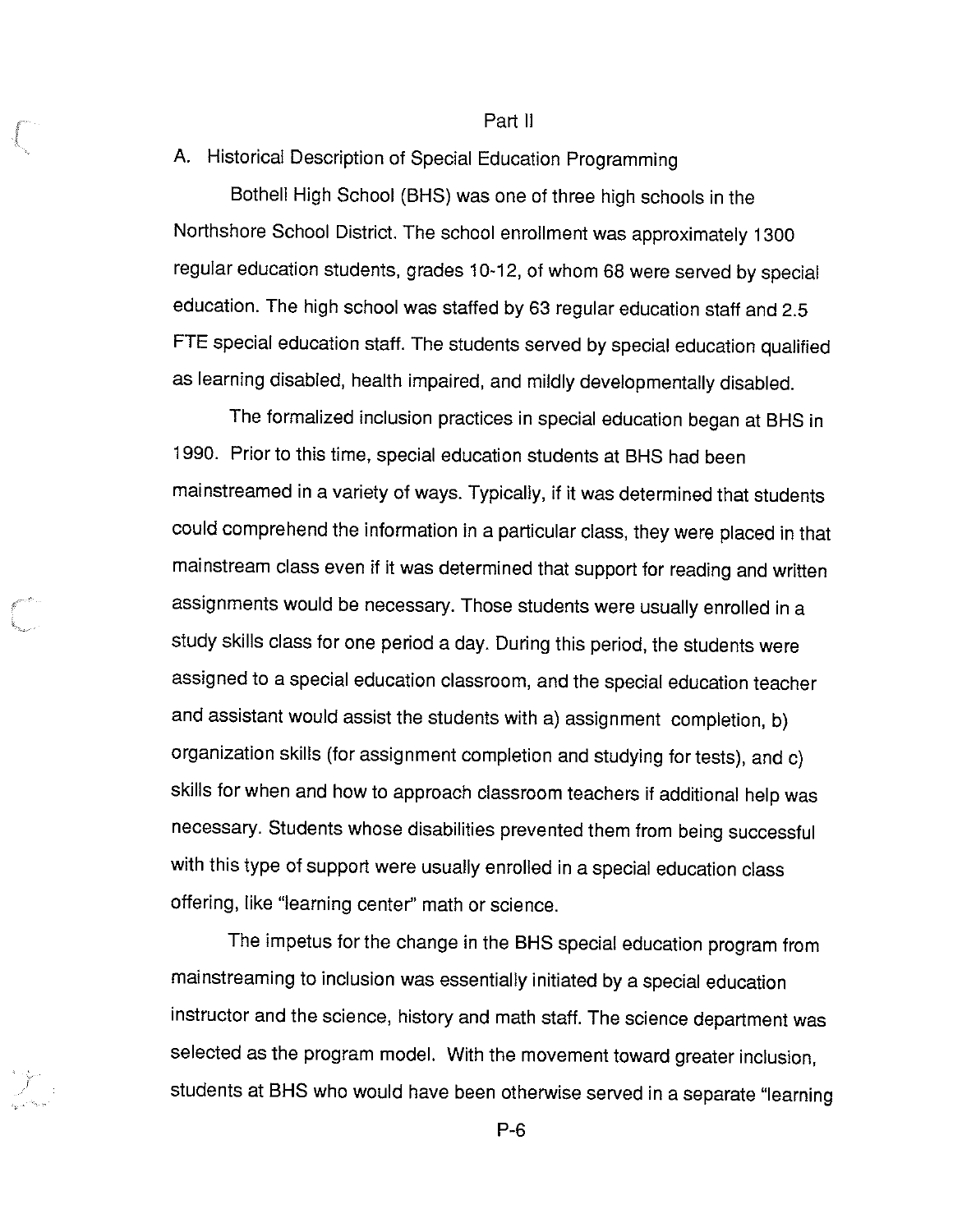center" science class began to be enrolled in regular science classes to fulfill their high school requirement. It was determined that most of these students would be able to complete the course with support or would, at least, be able to participate and benefit from the more enriched curriculum in the mainstream program. The additional support needed for these students' success required the special education teacher to learn the curriculum so that he/she could assist students with their assignments both in the science classroom and in the learning center study skills class.

B. Initial Inclusion Model

In order to learn the curriculum and understand the class expectations, the special education teacher met with a science teacher twice a week after school to get an overview of the week's instruction. Additionally, an extensive peer tutoring program (additionally funded} was implemented to provide peer assistance within the science classroom. This method of support was considered effective, but cumbersome. It required considerable after school time from both staff members and an expensive peer tutoring program. After a two years, the peer tutoring program was eliminated due to lack of funding.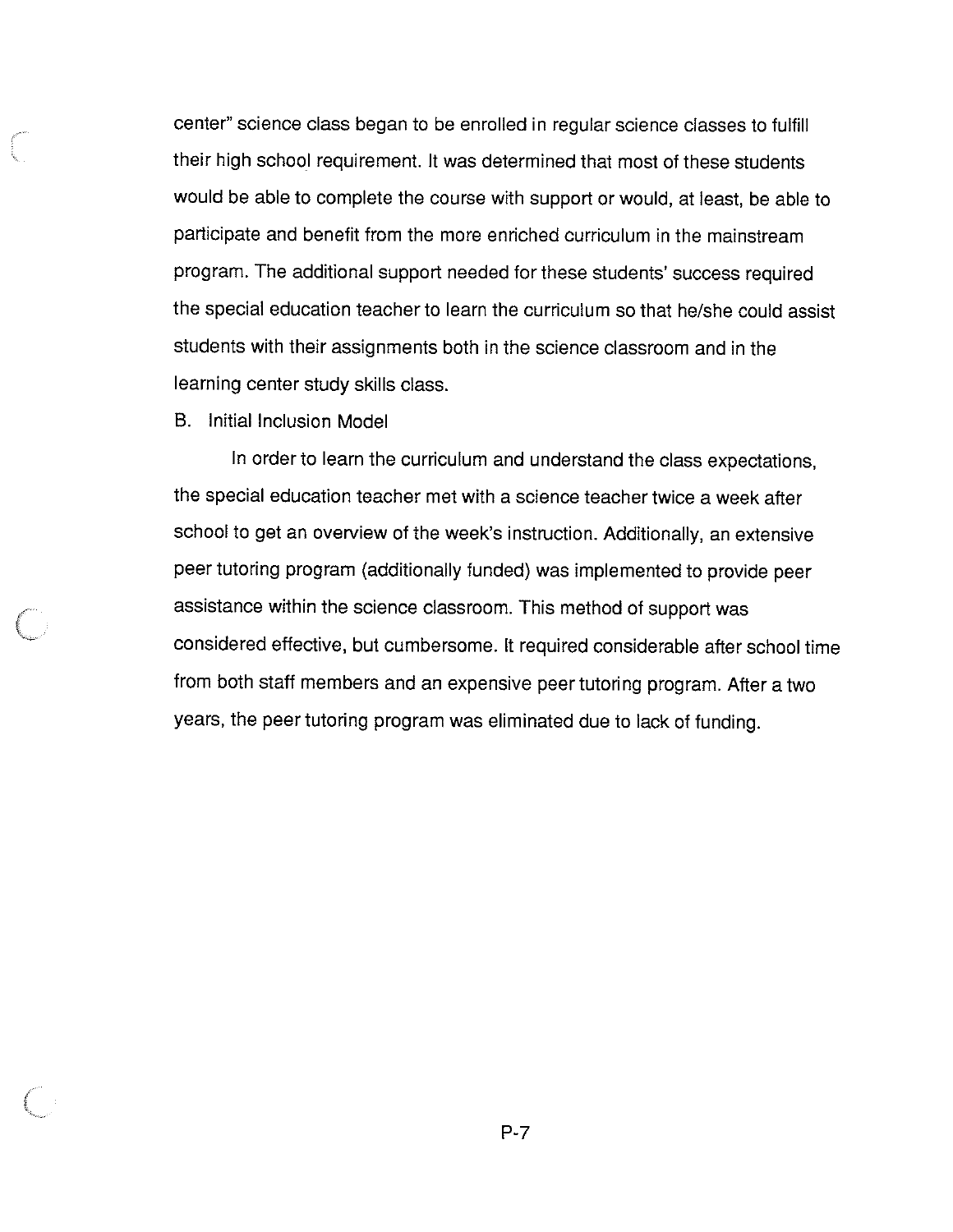PART Ill

**K** 

CURRENT INCLUSION MODEL BOTHELL HIGH SCHOOL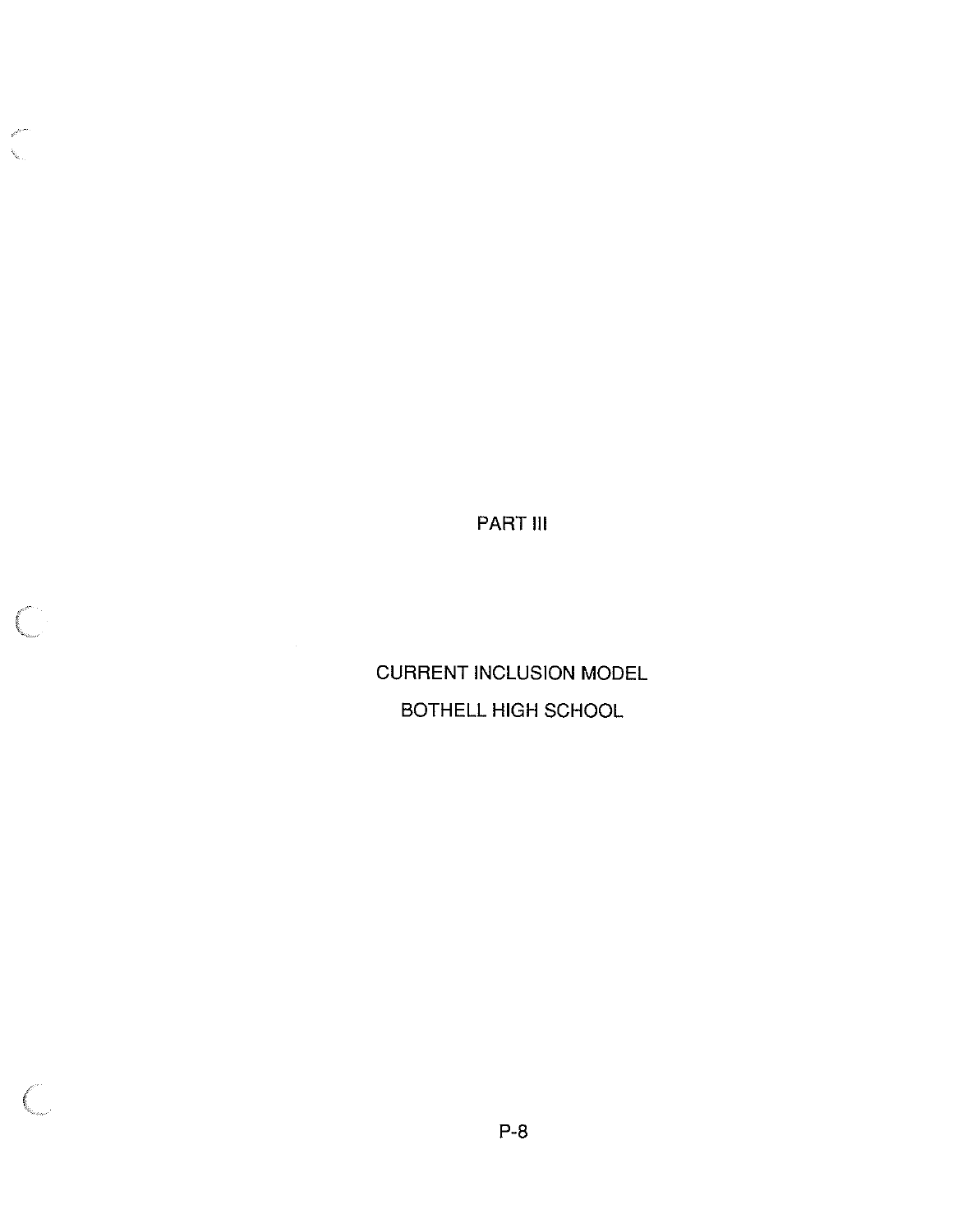Part III

### A. Staff Teaming

In 1990, a new approach was attempted. An instructional assistant was assigned to a biology class and a general science class full-time. The instructional assistant's role was to take the class, learning the curriculum, providing support to any student who needed it, and generally assisting the science teachers in any way appropriate. The assistant also helped students in a special education study skills classroom when they had science assignments. The majority of special education students taking science were assigned to these two science teachers so that keeping track of assignments was simplified.

After fall trimester of 1990, it was determined that the special education teacher would also participate directly in the science program. This teacher "enrolled" in the biology class, leaving the instructional assistant to focus on the general science class. This situation continued through out the school year, and this type of support was considered generally successful. However, several problems were noted, mainly relating to the content level and expectations of the biology curriculum. Since that time, special education teachers, rather than instructional assistants, have continued this inclusion model. The model was established in the general science classes, rather than biology, and later it was expanded to classes in applied math and required history courses.

A critical part of the program was that the majority of the special education students were enrolled as a member of a regular education class in science, history and math. There was a small number of students for whom one or more of the topics were waived or substituted with a vocational program as a more appropriate option. Each topic would have one special education teacher who would become the topic expert for the special education program. The special education certificated staff member also participated in team-teaching

P-9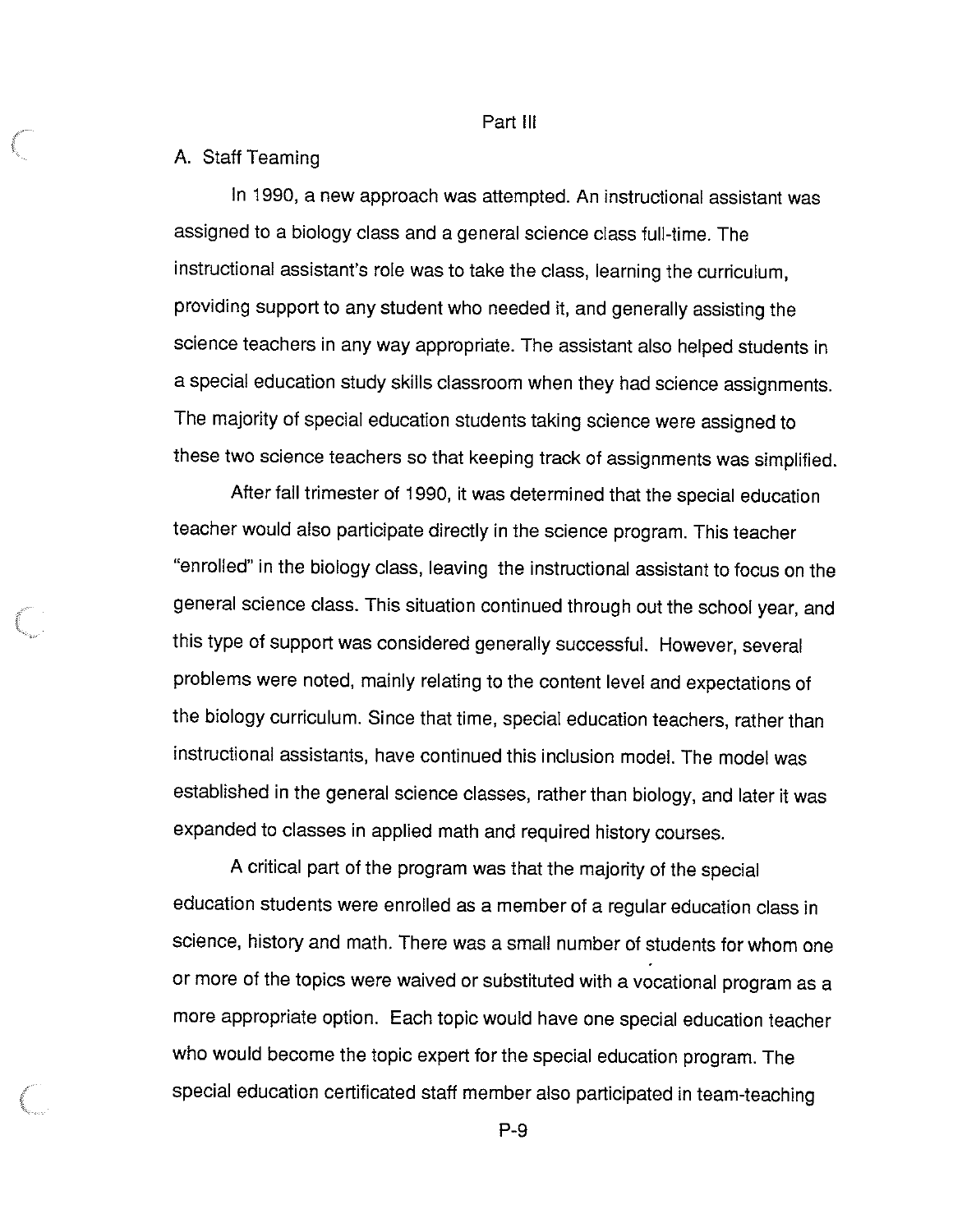with the regular teacher.

B. Roles of Staff Members

The special education instructor's role was as follows:

- 1. To provide direct instruction and team teaching.
- 2. To facilitate communication with teachers.
- 3. To supervise the instructional assistants.
- 4. To provide assistance with testing, observation, and evaluation of students.
- 5. To coordinate the teaming and collaboration on behalf of all students.
- 6. To provide support for individual students.
- 7. To assist with curriculum and materials modification.
- 8. To define the testing and grading options and behavior standards for each student on his/her IEP in conjunction with the regular education teacher.

The role of the regular classroom teacher was defined as follows:

- 1. To collaborate with the special education teacher.
- 2. To welcome the student with disabilities as a full member of the classroom.
- 3. To collaborate with the special education teacher for any necessary program revisions.
- 4. To facilitate positive social relationships among the students.
- 5. To provide the special education staff with information on curriculum and classroom expectations.
- 6. To model proper interaction with the students.
- 7. To provide grading options for successful completion of the class.
- 8. To provide input to the IEP goals and objectives.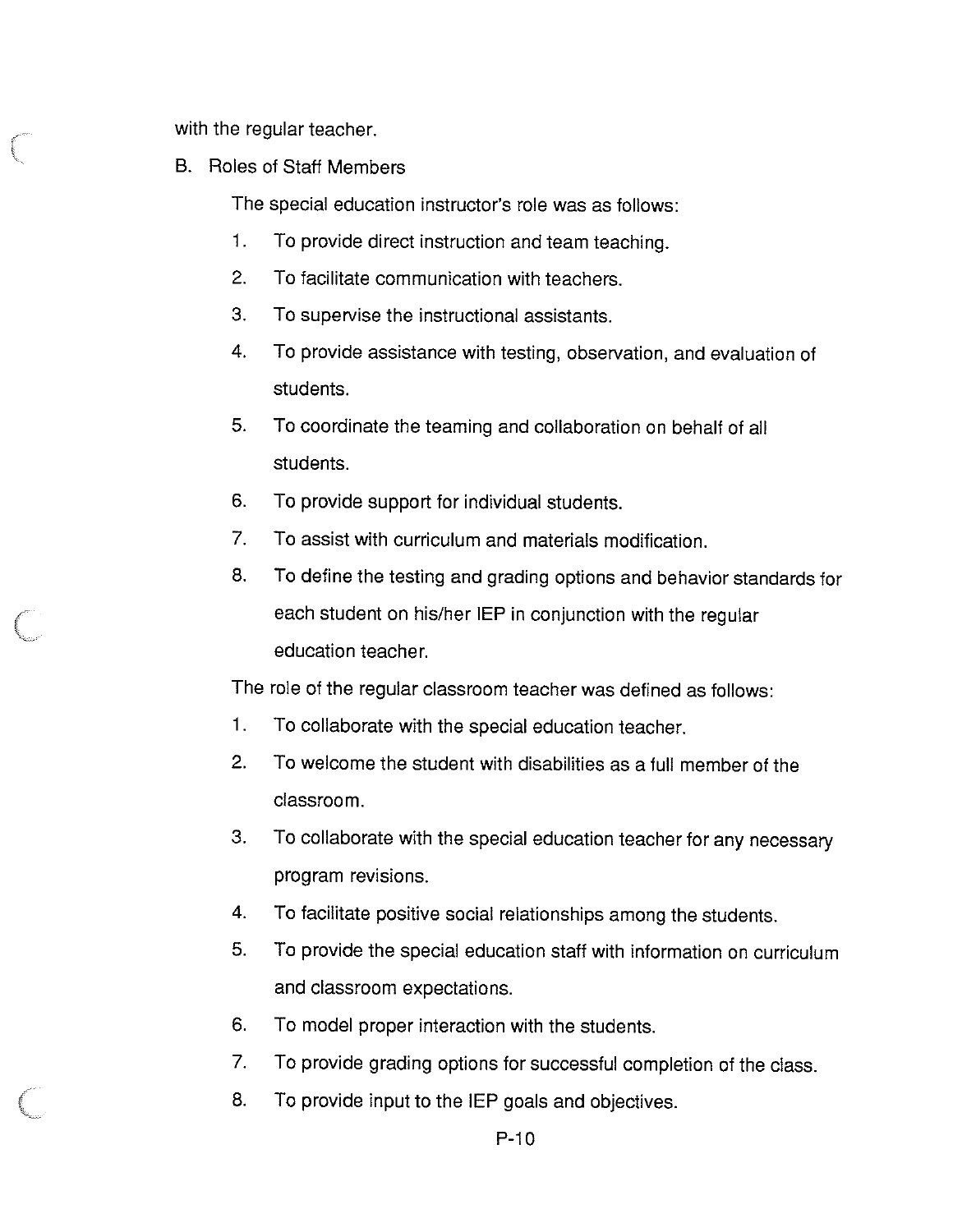This model stressed the team approach in the delivery of services to all students. The regular education staff in science, history and math used a core mentor program. Each department had a staff member who volunteered to be the instructor within the inclusion program. The instructor worked in collaboration with the special education staff. The intent was that the regular education teacher would also serve as a mentor instructional leader for any additional staff needed in the expansion of the inclusion program. The collaborating of special education staff and regular education staff was an effective utilization of resources. It afforded special education students a much broader range of educational opportunities (topics and programs), a sense of independent functioning, and additional educational resources for all students. Additionally it expanded the educational skills of all team members.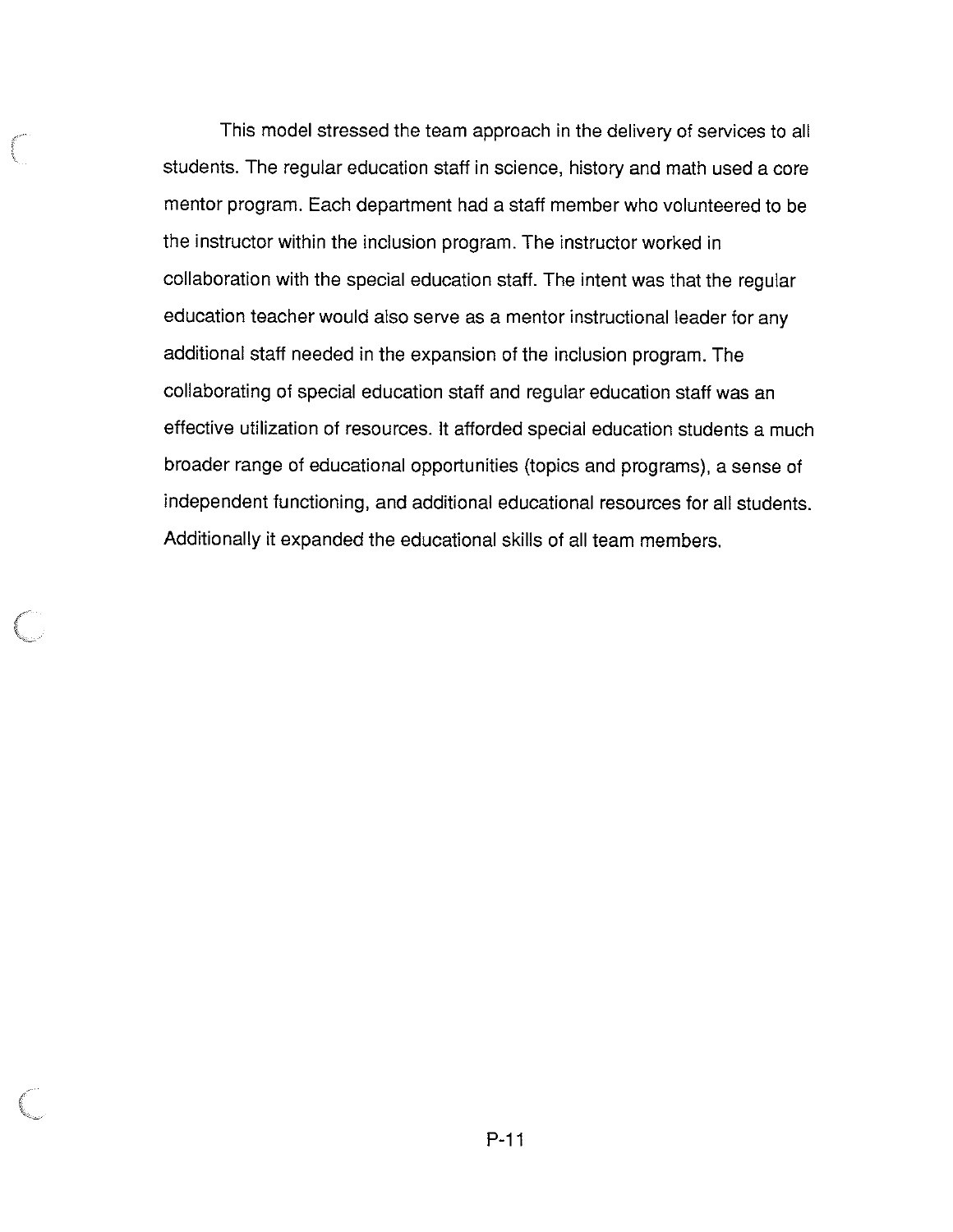PART IV

 $\int_{\Sigma}$ 

**OUTCOMES**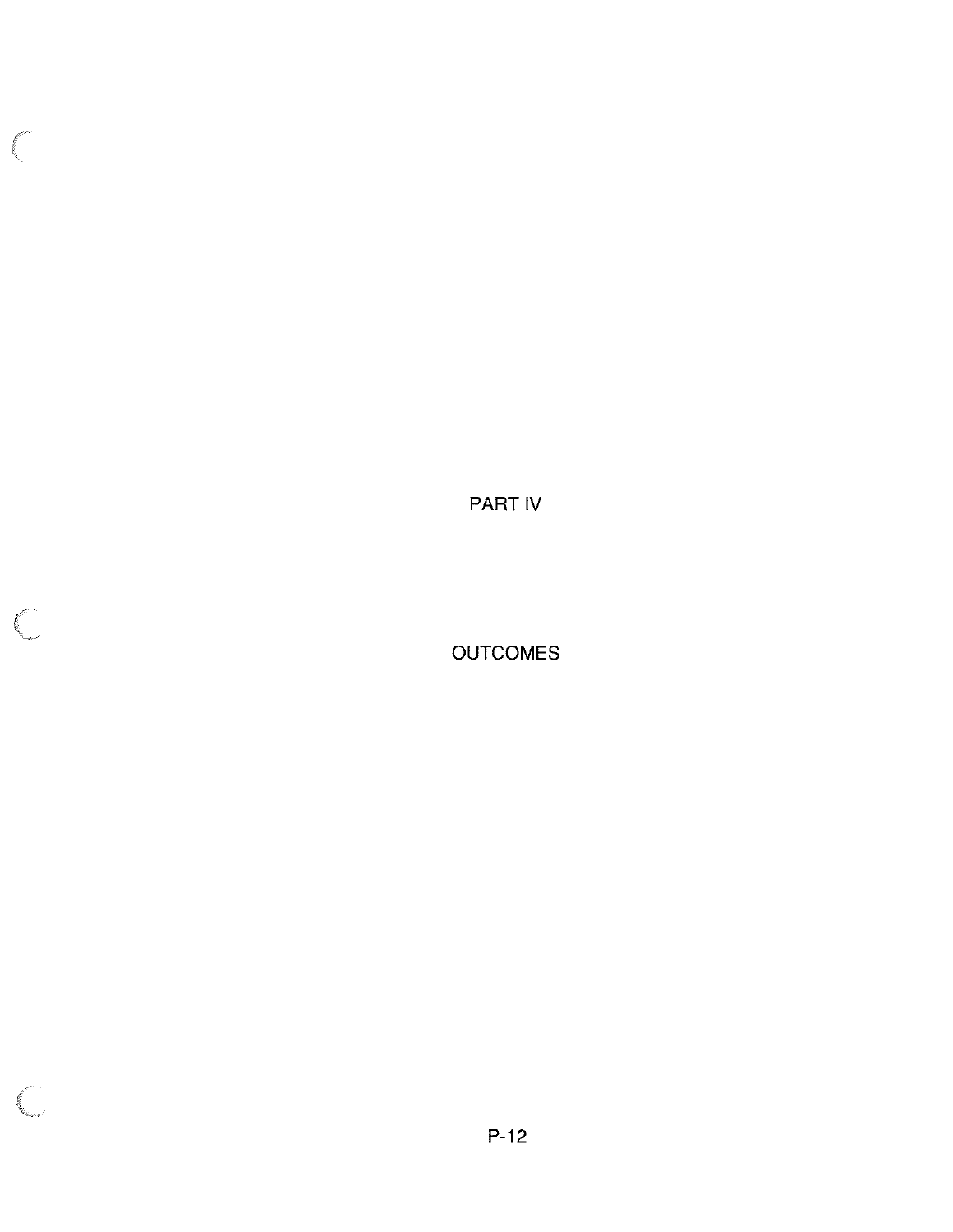### Part IV

### A. Best Practice Indicators

Bothell High School has demonstrated the following inclusion indicators:

- 1. The placement is with same-age peers.
- 2. There is an environment of resources and supports accessible by all students.
- 3. The classroom is structured to promote interactive time between disabled and non-disabled students.
- 4. The special education program functions to support and not replace the regular education program.
- B. Assessment of the Model

The model for evaluation of the project included both formal (objective) and informal (subjective) data collection. Student progress and the effectiveness of the model were measured using the following criteria: a) number of trimesters students were enrolled in science, b) number of trimesters students successfully completed science, c) number of students who moved on to a higher level of science, d) number of students who elected to receive a "regular" class grade as opposed to a resource grade, and informal teacher (both special education and regular) observations from 1991-1994.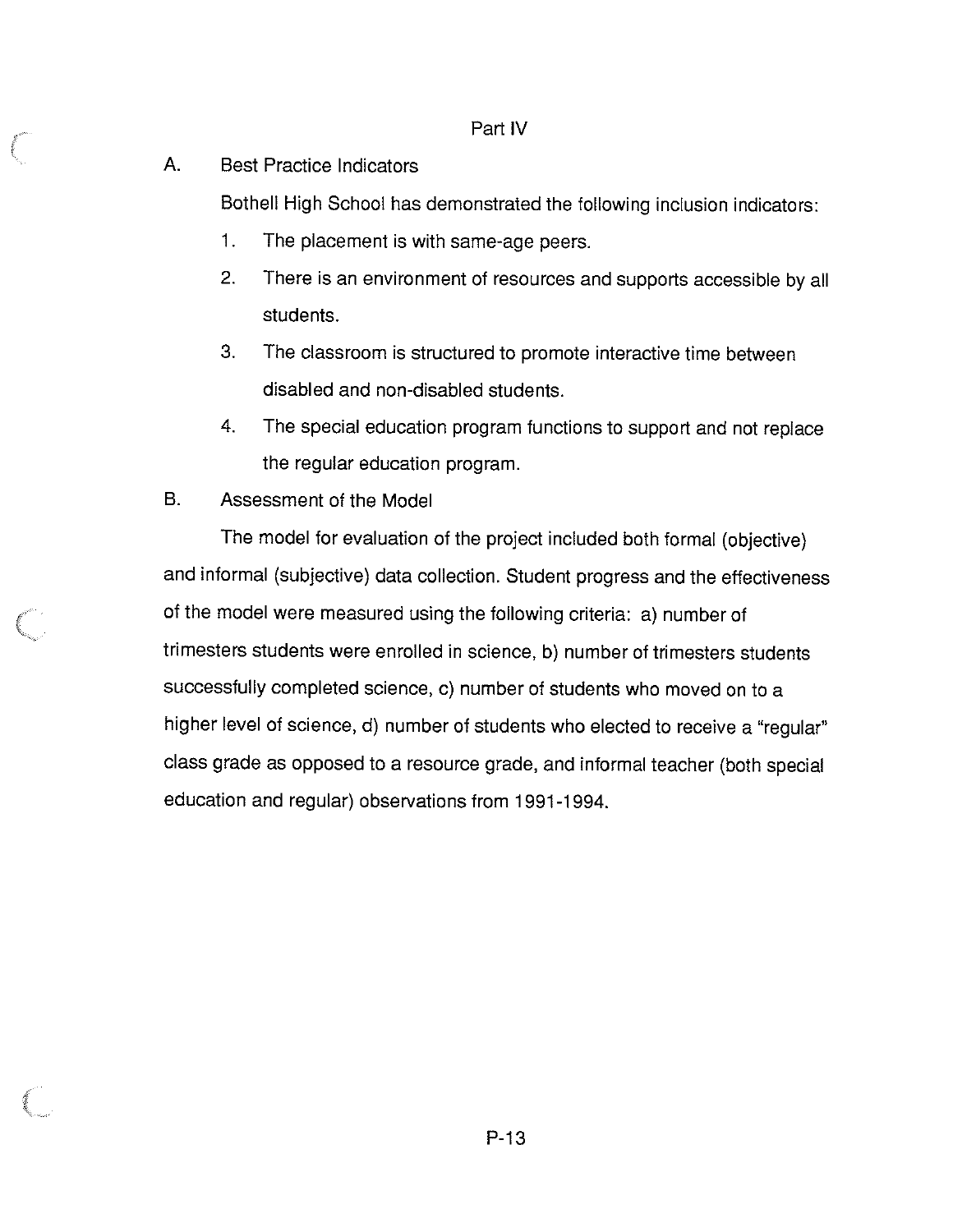### CHAPTER 5

### Summary, Conclusions and Recommendations

### **Summary**

The purpose of this project was to design a staff development model for a special education inclusion program for the Northshore School District, Bothell, Washington. The inclusion model developed was intended for use by regular and special education teachers at the secondary level. To accomplish this purpose, a review of current literature and research regarding the special education inclusion concept was conducted and selected education inclusion models were studied.

### **Conclusions**

Conclusions reached as a result of the project were:

- 1. The inclusion concept guarantees disabled students the right to develop their potential to the maximum.
- 2. Successful inclusion programs have featured teams of regular and special education teachers.
- 3. Model programs have been successfully implemented to enhance the inclusion of all students.
- 4. A principal's knowledge of special education and the laws associated with special education were the cornerstone of successful inclusion of all students.

### Recommendations

As a result of this project the following recommendations have been suggested:

- 1. Inclusion programs should be provided for handicapped students to develop their potential to the maximum.
- 2. Inclusion programs should consist of teams of regular and special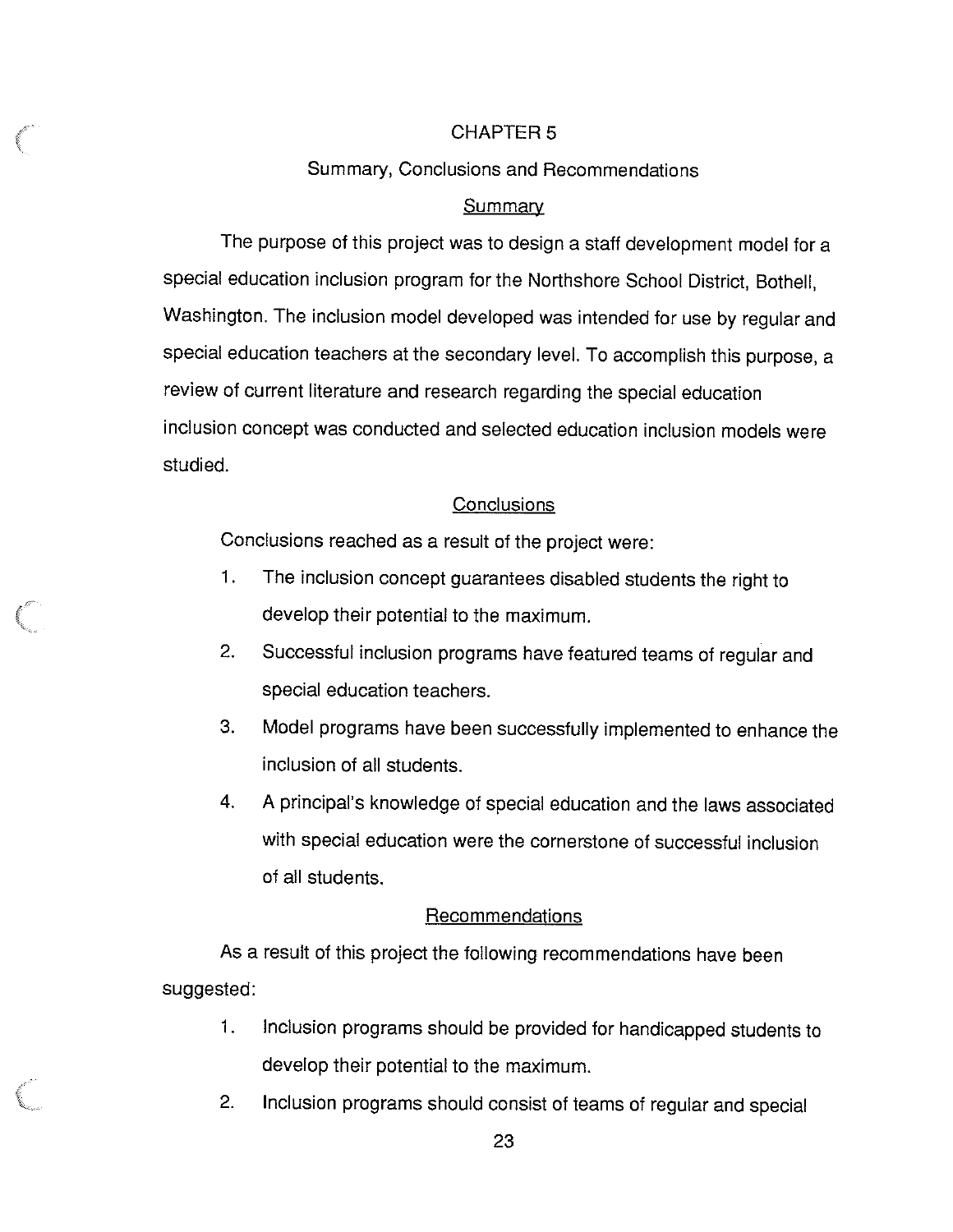education teachers.

- 3. Teachers should be provided with successful inclusion models to enhance the inclusion of all students.
- 4. A principal's knowledge should include special education and the laws associated with special education.
- 5. It is recommended that this model be adapted for use by secondary schools in other school districts interested in guaranteeing the rights of the handicapped.
- 6. Inclusion programs should address the new recommendations and requirements of PL. 101-476.
- 7. Finally, it is recommended that further study be conducted by those interested in developing model inclusion programs for students in the elementary grades.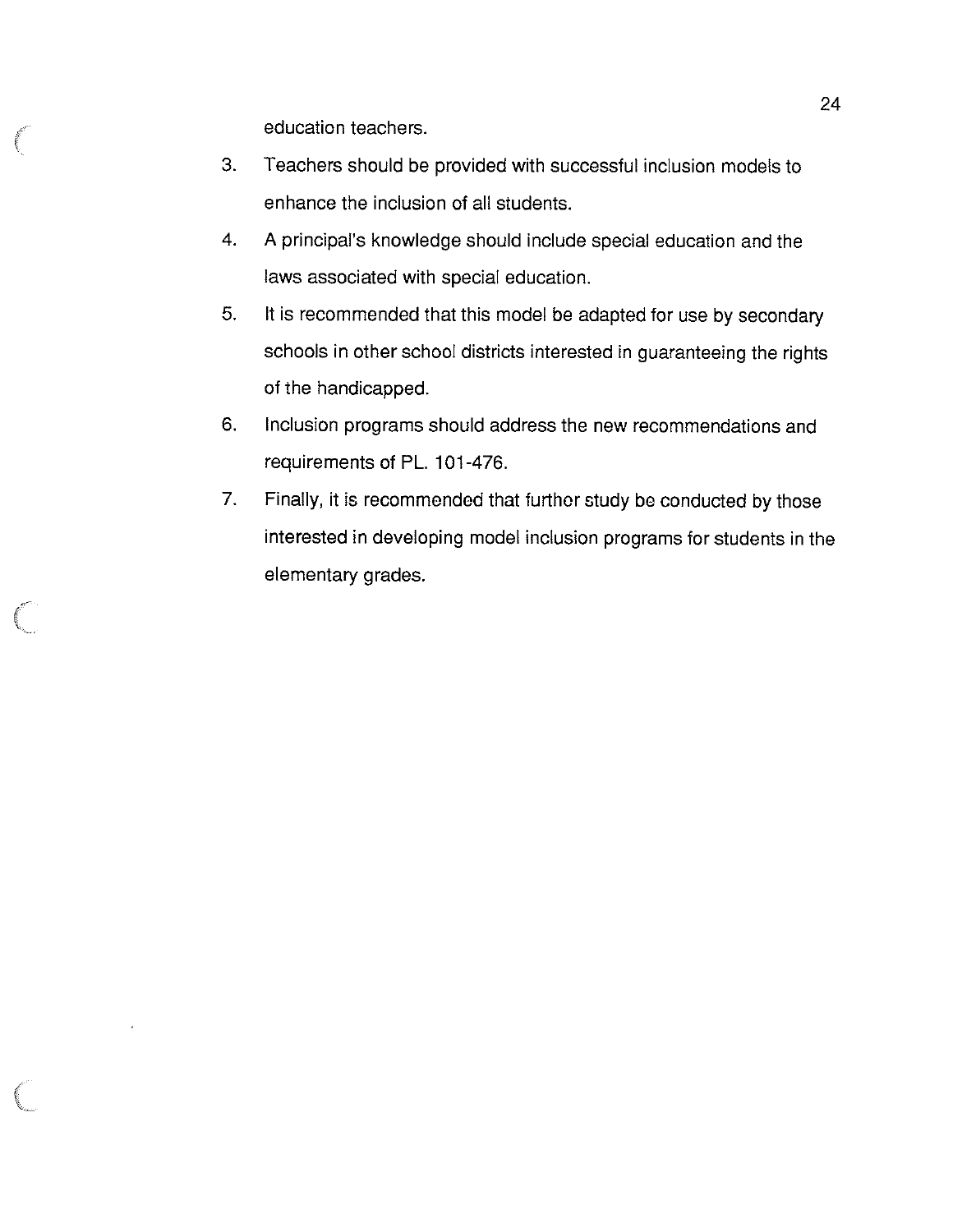### References

- Affleck, J., Madge, S., Adams, A., & Lowenbraun, S. (1988). Integrated classrooms versus resource model: Academic viability and effectiveness. Exceptional Children, 54, 339-348.
- Akerlund, P., & Carthum, H. (1991). Tactics for teaming. Curriculum in Context, 19, 24-25.
- Bresko, J. (1993). Inclusion. R & R for American schools: Reform and revitalization transform education, pp. 152-160. Washington State Association for Supervision and Curriculum Development.
- Gartner, A., & Lipsky, D.K. (1987). Beyond special education: toward a quality system for all students. Harvard Educational Review, 57 (4) 367-382.
- Gillet, P. Pros and Cons on the Inclusion Movement. Paper presented at the Learning Disability Association of Washington's Annual Fall Conference. October, 1993.
- Jenkins, J., & Pious, C. (1991). Full inclusion and the REI: a reply to Thousand and Villa. Exceptional Children, 57, 562-564.

Jenkins, J., Pious, C., & Jewell, M. (1990). Special Education and the Regular Education Initiative: Basic Assumptions. Exception Children, 56 (6) 479-491.

- Kaskinen-Chapman, A. (1992). Saline Area Schools & Inclusive Community Concepts. In G. Wiggins (ed). Restructuring for Caring & Effective Education, (pp. 169-186). Baltimore: Paul H. Brooks Publishing Co.
- Keith **S.,** & Girling, R. H. (1991 ). Education, Management, and Participation. Newton, **MA:** Allyn & Bacon.
- Kritsonis, **M.A.** (1993-1994). **A** study of Tennessee elementary school principals' perceptions of their knowledge about special education. National Forum of Applied Education Research Journal, 7 (1).
- Patterson, J., Purkey, S., & Parker, J. (1986). Productive School Systems for a Nonrational World, Alexandria, Va: Association for Supervision and Curriculum Development.
- Roach, V. (1991). Special Education: New questions, the state board connection. Issues in Brief, 11, 1-16.